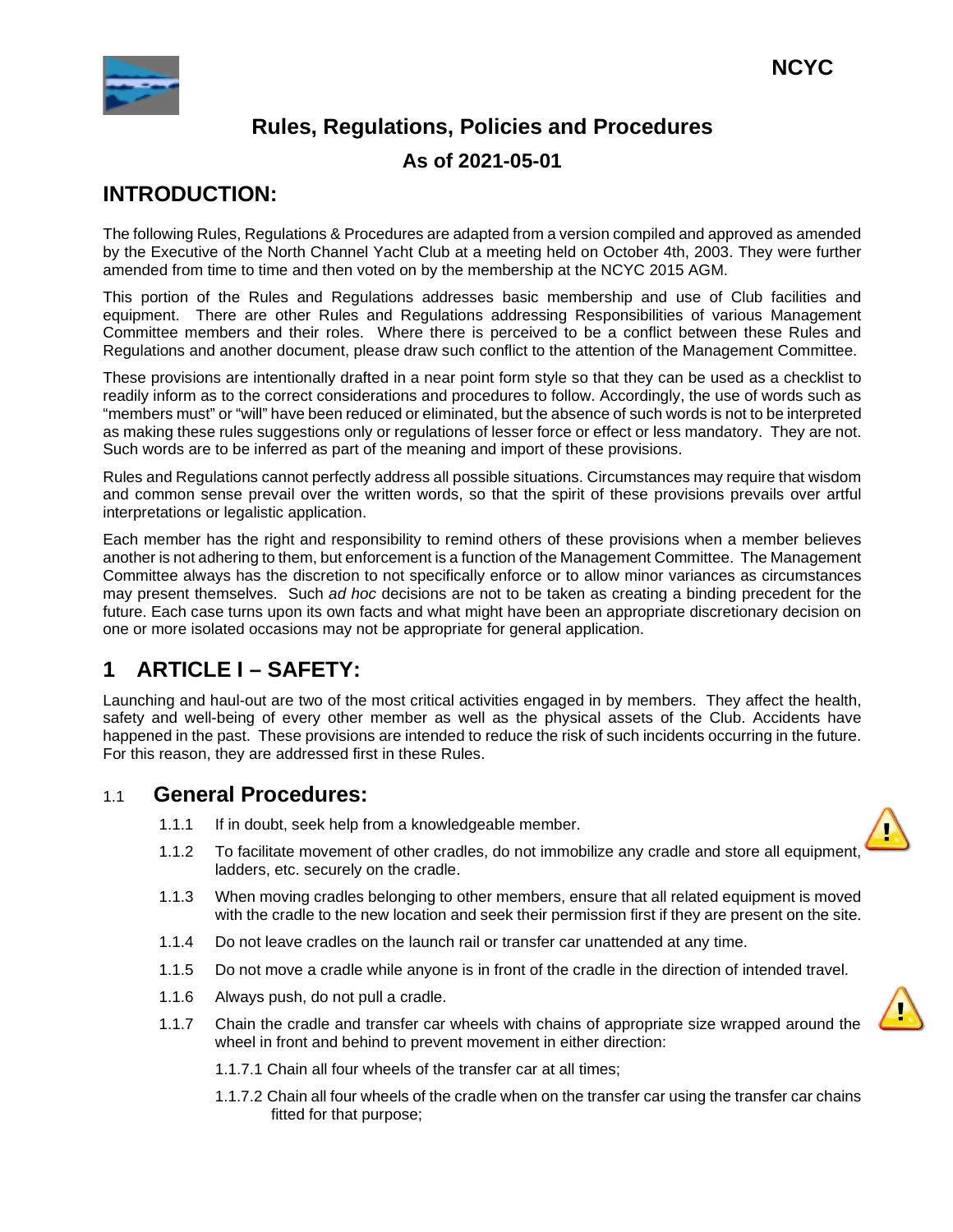# **As of 2021-05-01**

- 1.1.7.3 Chain all four wheels of the cradle sitting on the launch rail if not connected to the winch wire rope;
- 1.1.7.4 Chain at least two wheels on the cradle if connected to the winch wire rope;

1.1.7.5 Chain at least two wheels on the cradle when on the siding rails, i.e. on the flat.

- 1.1.8 WATCH OUT FOR AND KEEP YOUNG CHILDREN AWAY FROM THE WINCHES, WINDLASS AND ASSOCIATED ROPES AND EQUIPMENT AT ALL TIMES.
- 1.1.9 Watch out for and keep young children away from the rails upon which cradle movements are taking place.
- 1.1.10 Do not allow anyone under the age of 16 to operate the winch, windlass, holding tank pump or other Club mechanical equipment.
- 1.1.11 Operators of the winch, windlass, holding tank pump and other Club mechanical equipment must undergo formal Club sanctioned training sessions for each piece of equipment and be certified as an operator by having their name added to the approved list of operators following such training. Ad hoc training is not sufficient. Operators of such equipment are required to follow the special procedures set out for each piece of equipment.
- 1.1.12 Dock carts are stored at the phone booth platform and are not to be used for excessive or dirty loads.
- 1.1.13 **Members are responsible for reimbursing the Club for damages occasioned by improper use of equipment and failure to follow any one or more of these Rules, Regulations, and Procedures.**

### 1.2 **Vessels:**

- 1.2.1 Before a member brings any vessel to the Club for the first time, the Management Committee must accept the vessel. The Committee has the discretion to refuse a vessel if for any reason it is considered not appropriate to the Club, for instance, the limitations of the Club facilities, equipment and the mooring field. [*amended AGM 2015*]
- 1.2.2 Only Full Members, as defined by the By-laws, are permitted to launch, moor, haul-out and store accepted vessels at the Club facilities.
- 1.2.3 Summer Members are allowed to moor and dock their accepted vessel as provided for in the By-Laws.

### 1.3 **Cradles:**

- 1.3.1 The Fleet Captain, in consultation with such knowledgeable members as the Fleet Captain requires or the Management Committee appoints [The Cradle Inspection Committee] approves the design and construction of cradles for use on NCYC premises.
- 1.3.2 Cradles currently in use or imported from other sites, may require modification to conform to current NCYC standards.
- 1.3.3 There are no fixed "spots" on the rails for either summer or winter positioning of cradles and the Management Committee and/or the Fleet Captain may impose restrictions and may direct the re-positioning of cradles at any time.
- 1.3.4 Mandatory Minimum Design Features, Maintenance Standards and Best Practices for all cradles include:

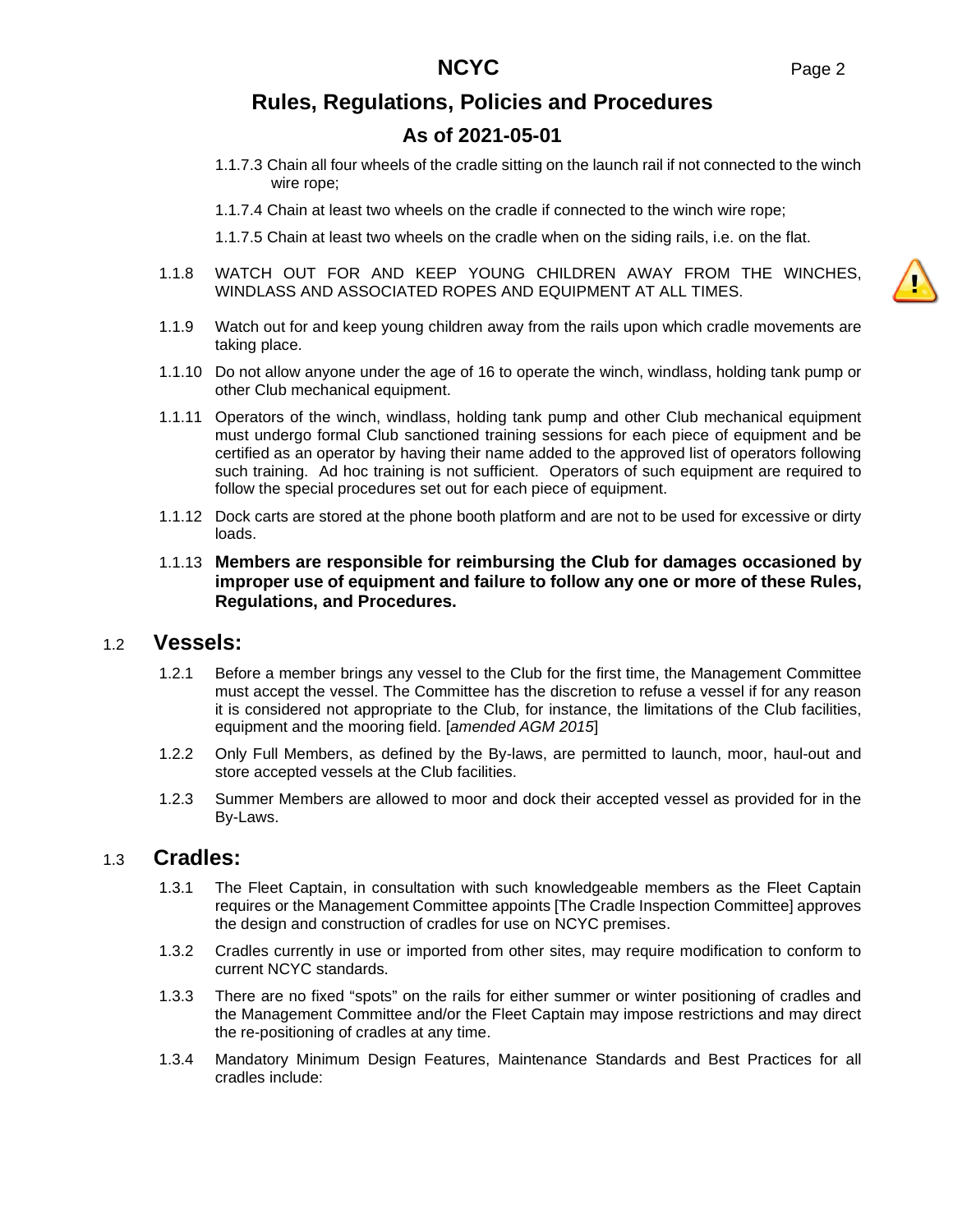#### *Frame and Structure*

- 1.3.4.1 a frame of steel construction and structurally sound as judged by the Cradle Committee;
- 1.3.4.2 minimum of four adjustable pads to allow for minor adjustments of the hull over the cradle, located as close as possible over the axles to ensure the cradle wheels will not lift off the tracks. A maximum distance of 2' fore and aft of the axles will be permitted, depending on vessel size;
- 1.3.4.3 straps or retainers for the adjustable pads to ensure the pads remain in their desired location and inclination during the haul-out process;
- 1.3.4.4 two bow and two stern vertical post guides, extending above deck level and braced for rigidity, to allow correct positioning of the vessel, by hand, during haul-out;
- 1.3.4.5 the vertical guide post spacing or cradle structure is not to be greater than 12" larger than the boat's maximum beam;
- 1.3.4.6 a keel guide and a keel stop, for all sailboats and power boats with keels, to assist in guiding the floating boat to its correct location over the cradle;
- 1.3.4.7 a "preventer" rail or other mechanism to keep the cradle from falling more than 12" in the event of a derailment;
- 1.3.4.8 bow and stern horizontal cradle eyes securely welded with a 1 3/16" diameter opening to accommodate shackle pins for both the up-haul cable and downhaul rope with a minimum clearance of 7" above the top of the rail;

#### *Wheels and Axles*

- 1.3.4.9 "floating axles" that are restricted from moving horizontally but are free to move vertically 1.5" plus or minus 0.5" at each end to conform to the irregularities of the tracks and to ensure that the wheels remain in contact with the track at all times;
- 1.3.4.10 should more than two axles be used, the load carrying capacity of all axles is to be equivalent to the capacity of either axle of a two axle cradle;
- 1.3.4.11 a maximum wheelbase of 11.5' to accommodate the Club transfer car;
- 1.3.4.12 a wheel gauge (spacing between the outside of the wheel flanges) of 71.5" plus or minus 0.25";
- 1.3.4.13 all wheels are to have one flange. Existing cradles with double flange wheels will be allowed;
- 1.3.4.14 all wheel bearings must have provision for lubrication;

#### *Miscellaneous*

- 1.3.4.15 The boat is to be placed on the cradle to ensure proper weight distribution on the cradle as judged by the cradle committee. For most boats, the boat's weight should rest on its keel. The adjustable pads are only intended to stabilize the boat;
- 1.3.4.16 a submersion mark on one of the forward vertical post guides to assist in determining the proper submersion depth for the cradle at haul-out;
- 1.3.4.17 fore and aft references of boat to cradle, consisting of marks on the vessel gunwale, adjacent to each of the 4 vertical post guides, for positioning of the vessel on haul-out. It is also advisable to have recorded distances between the gunwale and the 4 vertical post guides, for the purpose of centering the boat;
- 1.3.4.18 identified with boat name;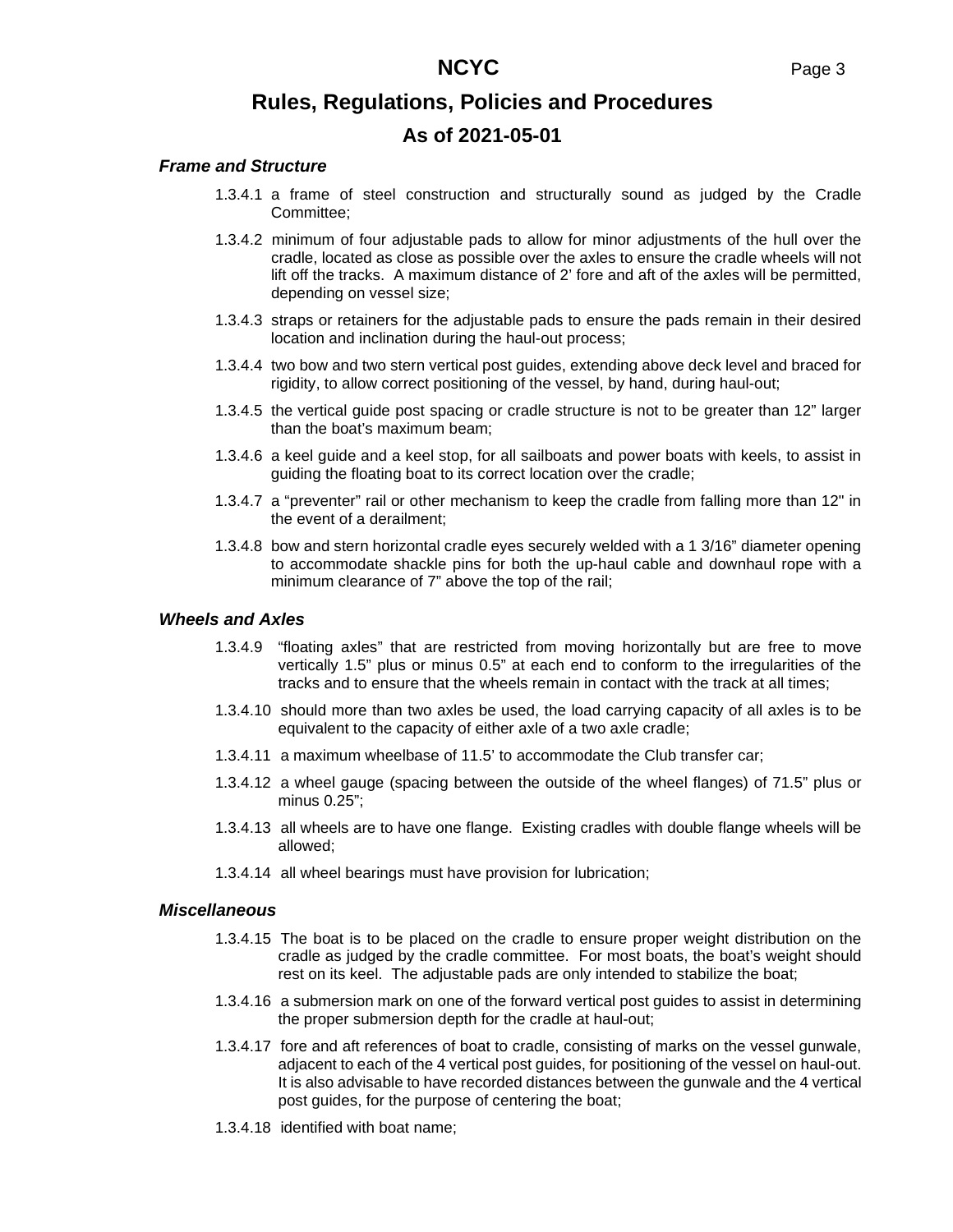# **As of 2021-05-01**

- 1.3.4.19 painted white, including post guides, and repainted to cover rust as needed;
- 1.3.4.20 whenever adjustments to the cradle are made, field testing under load should be done during the regular boating season before Labour Day so as to avoid delaying haul-out by other members during the busy haul-out season after Labour Day;
- 1.3.4.21 all cradles will be inspected on a 3 years cycle by the Cradle Inspection Committee.

### 1.4 **Launching:**

- 1.4.1 Do not start the launch process unless the launch can be completed before sunset or before the departure of the assisting members whichever first occurs.
- 1.4.2 Do not move cradles/vessels after dark.
- 1.4.3 When moving obstructing vessel and cradles, leave adequate space on the rails adjacent to the launch ramp to allow for temporary movement of other cradles/vessels.
- 1.4.4 Do not launch if wind speed is greater than 10 knots [18.5 km/hr] in the launch area or if there is a risk that the wind will adversely affect the vessel or the mast stepping operations.
- 1.4.5 Moving a boat over 25 feet in length, requires a team of at least 4 persons [not including those operating the winch] at least 2 of whom have experience in the boat moving process. Smaller vessels require at least 3 persons at least 1 of whom has experience in the process.
- 1.4.6 [Deleted by Management Committee April 10, 2010]
- 1.4.7 Co-ordinate the timing of the proposed launch with other members who are preparing to do so on the same day.
- 1.4.8 If an *ad hoc* launch sign-up sheet is being utilized at the winching shed or the mast A-frame on that day, add the name of the vessel and the member's name and other particulars as requested on the sheet.
- 1.4.9 Do not start the launch process unless, in accordance with the Mooring Standard provisions:
	- 1.4.9.1 the vessel's mooring has been inspected if required that year;
	- 1.4.9.2 the vessel's mooring is located at the mooring location assigned to the member and realigned with the mooring grid if required;
	- 1.4.9.3 the mooring's summer float and pennants have been attached.
- 1.4.10 Start the auxiliary or main motor prior to launch to ensure that it will function properly once the vessel is introduced to the water so that the vessel can be removed from the cradle and the launch area without delay.
- 1.4.11 When starting the motor to test it prior to launch, collect the winterizing anti-freeze for reuse in the fall or for discarding offsite. Do not allow anti-freeze to flow out onto the grounds.
- 1.4.12 Close all through hull seacocks except for any required for engine cooling.
- 1.4.13 Check that the vessel has fore and aft reference marks established relative to its position on the cradle using the four cradle upright posts. The marks should be useable and visible when the cradle is in its haul-out position. These could be marks on the gunwhale which reference the upright posts or an available sketch which clearly shows the required offsets. These will assist in proper positioning of the vessel on the cradle during haul out as in step [1.5.13.4 below.](#page-5-0) See also [1.5.22 below.](#page-6-0)
- 1.4.14 Move the vessel's mast to mast A-frame area and make any adjustments and otherwise prepare it for stepping [ready all lines, mount the VHF antenna and wind vane] prior to moving the vessel to the launch rail in order to avoid undue delay on the railway.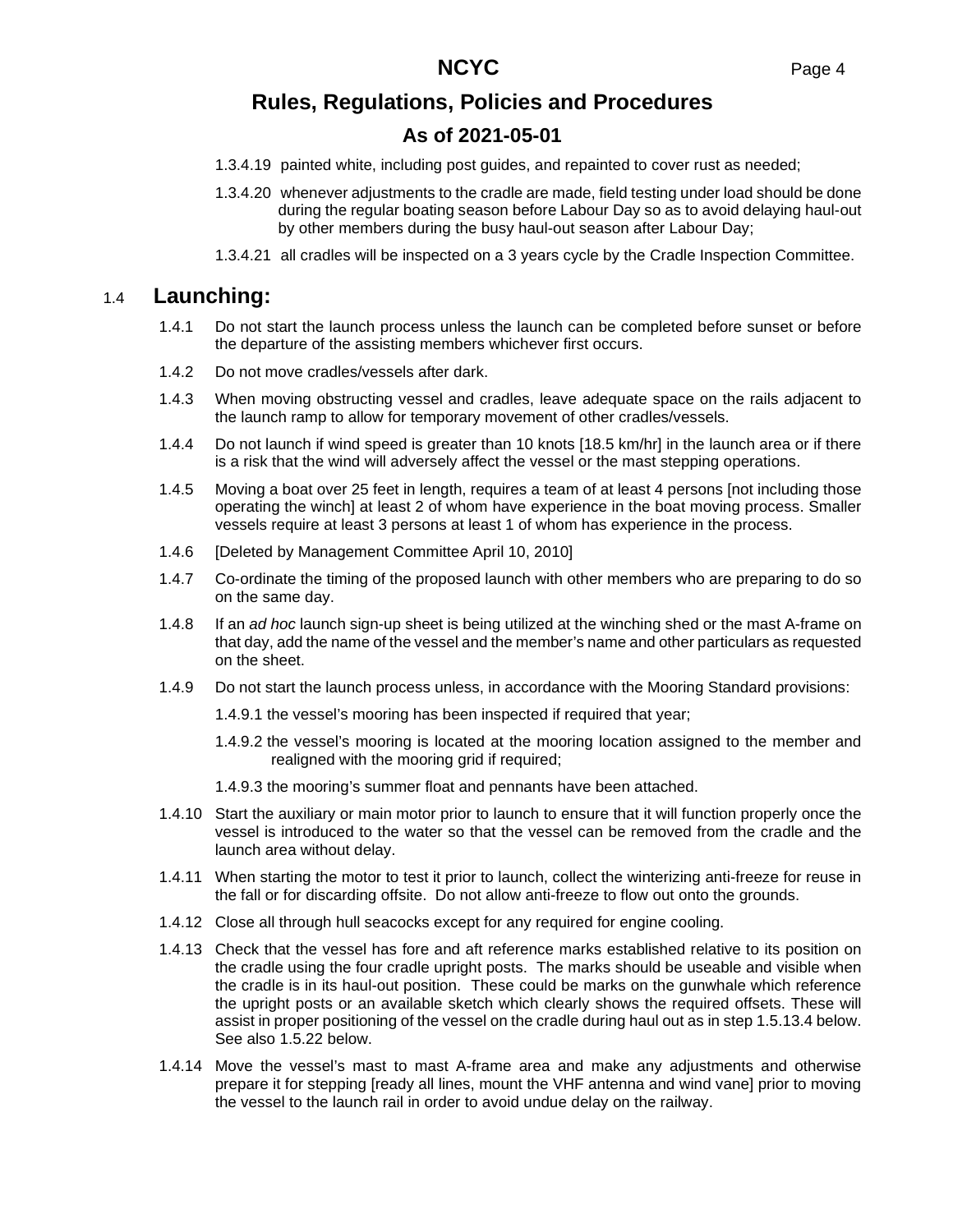# **As of 2021-05-01**

- 1.4.15 Survey the rails to ensure that the vessel can be moved freely from its place on the rails to the launch ramp and move any obstructions prior to moving the vessel.
- 1.4.16 Do not move a cradle while anyone is in front of the cradle in the direction of intended travel.
- 1.4.17 Always push, do not pull a cradle.
- 1.4.18 When temporarily or otherwise moving other cradles/vessels, seek the assistance of the member owner if present on the premises and be sure that there are no secondary obstructions to this move. Return moved cradles/vessels to original spots on the rails where possible once the move is complete.
- 1.4.19 Keep your vessel and cradle free of obstructions at all times when on the rails so that your cradle can be readily moved to facilitate movement of other equipment.
- 1.4.20 Once the mast has been stepped, lower the cradle to the downhaul line shackle position, stop and chain the Transfer Car, **then** attach the shackle.
- 1.4.21 Once the vessel starts to float, note the water level on the port side, bow post guide and later mark the level with paint or tape so that positioning the proper cradle depth for haul out is made easier.
- 1.4.22 Do not use the vessel's engine to power off or out of the cradle until the bow clears the rear cradle upright posts.
- 1.4.23 Return the empty cradle to a summer storage position on the rails and clear of other vessels waiting to be launched, immediately following launch.
- 1.4.24 **Refer to and follow the Winch, Transfer Car, Mast Stepping, and Downhaul Windlass Procedures.**

### 1.5 **Haul Out:**

- 1.5.1 Do not start to haul out unless the procedure can be completed, including the de-stepping of the mast, before sunset.
- 1.5.2 Do not haul out if wind speed is greater than 10 knots [18.5 km/hr] in the haul out area or if there is a risk that the wind will adversely affect the floating of the vessel on to the cradle or the mast de-stepping operations.
- 1.5.3 Ready the vessel before moving it to the service dock and before moving the cradle to the transfer car: [*amended AGM 2015*]
	- 1.5.3.1 Remove tape and cotter pins and/or slip rings and slacken all turnbuckles on the standing rigging;
	- 1.5.3.2 Remove the boom;
	- 1.5.3.3 Remove all sails from the rigging;
	- 1.5.3.4 Disconnect mast electrical wires;
	- 1.5.3.5 Remove mast partners;
	- 1.5.3.6 Perform final holding tank pump out and fill the fuel tank if desired;
	- 1.5.3.7 Ready mast and forestay handling lines and sling downhaul line for de-stepping procedure.
- 1.5.4 Survey the rails to ensure that the cradle can be moved freely to the haul out rail.
- 1.5.5 Survey the rails to ensure that the cradle, once loaded with its vessel can be moved freely to its place on the rails and move any obstructions prior to hauling out.
- 1.5.6 Ready the cradle before moving it to the transfer car:

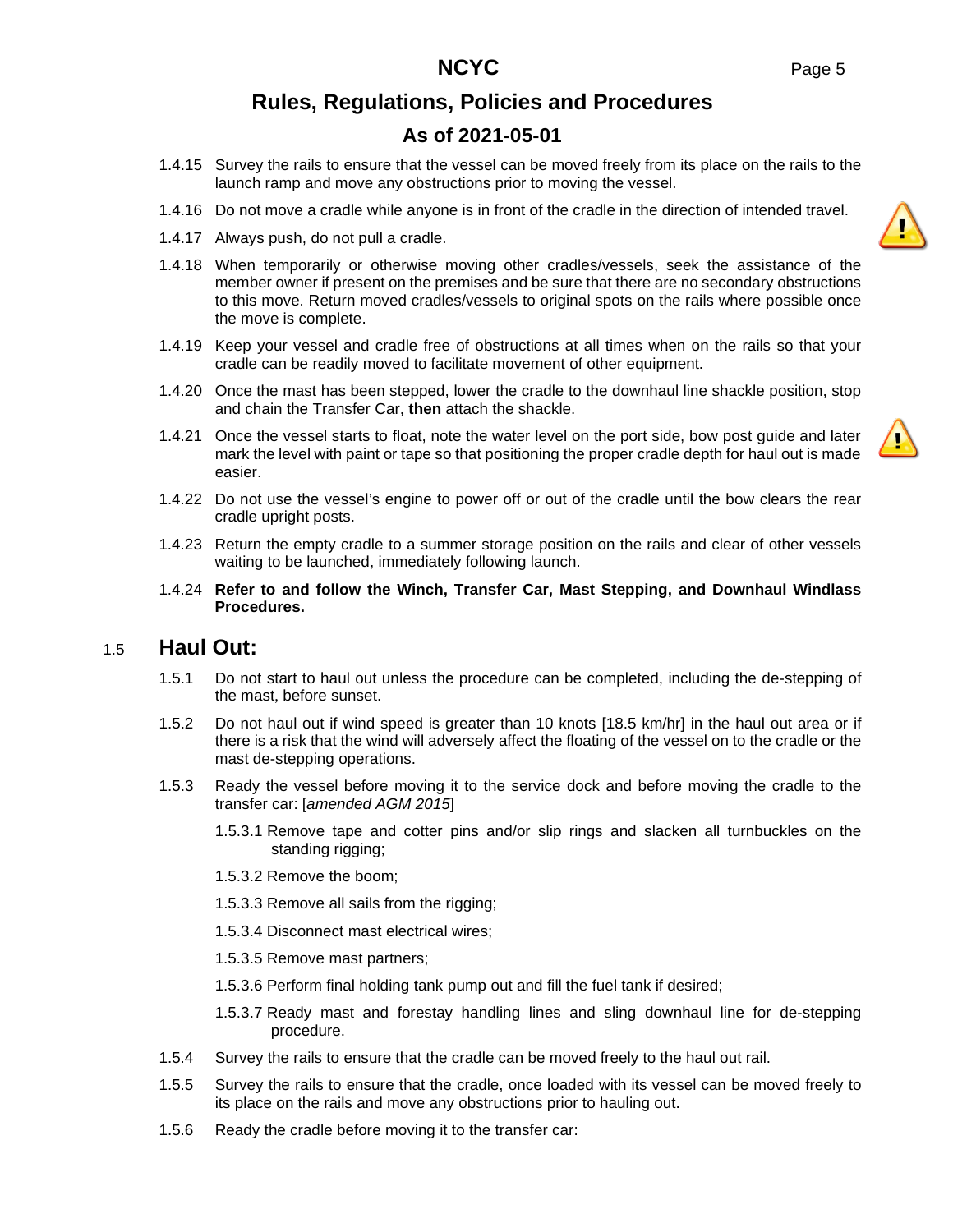# **As of 2021-05-01**

- 1.5.6.1 Clear the cradle of obstructions and any equipment not attached to the cradle;
- 1.5.6.2 Attach port and starboard lines to the bow end of the cradle and lead them to the top of the stern cradle post guides for easy retrieval during haul out. These will be used to hold the vessel from sliding back off the cradle during the haul out;
- 1.5.6.3 Adjust stabilizer pads and attach preventers to keep them from rotating vertically or horizontally during the submerging of the cradle;
- 1.5.6.4 Mark the port side bow guide post with an approximate water level line that is anticipated to require sufficient clearance to allow the vessel to be floated on to the cradle.
- 1.5.7 Do not move a cradle while anyone is in front of the cradle in the direction of intended travel.
- 1.5.8 Always push; do not pull a cradle or the transfer car. [*amended AGM 2015*]
- 1.5.9 Post the "STOP" sign at the rail/driveway crossing and move the mast transfer dolly across the driveway to prevent vehicles from crossing over the rail.
- 1.5.10 Lower the cradle on the transfer car to the mast A-frame following the relevant procedures.
- 1.5.11 Lower the cradle to the downhaul line shackle position, stop and chain the transfer car, **then** attach the shackle. [*amended AGM 2015*]
- 1.5.12 Use the downhaul rope and windlass to lower the cradle into the water to the desired depth. [*amended AGM 2015*]
- 1.5.13 Move the vessel from the dock to the submerged cradle:

1.5.13.1 Have at least two persons on board the vessel;

- 1.5.13.2 Motor to the cradle, but shift into neutral just as the bow approaches the stern upright posts on the cradle;
- 1.5.13.3 Do not use motor power to move over the cradle;
- <span id="page-5-0"></span>1.5.13.4 Ease the vessel into position over the submerged cradle using the cradle upright posts as guides for correct positioning using the reference marks established as in step [1.5.22 below](#page-6-0) or step;
- 1.5.13.5 Attach the lines from the bow end of the cradle [earlier placed on the guide posts for easy retrieval] to the vessel's winches or stern cleats to keep the vessel from floating back off the keel stop or otherwise out of position as the cradle is moved forward on the rail during haul out;
- 1.5.13.6 Turn off the motor only after the vessel is in the correct position on the cradle.
- 1.5.14 Move the cradle up the rail, using the winch, to have the vessel rest on the keel and pads and then stop to check proper positioning and for deflection on the hull.
- 1.5.15 Once satisfied that the vessel is properly situated on the cradle, all persons on board leave the vessel.
- 1.5.16 Continue hauling out to the mast A-frame area for removing the mast, if any, and hull washing if desired.
- 1.5.17 Wash the hull with the power washer if desired, but be mindful of those waiting to haul out and defer washing or a more thorough washing to a later time after the cradle has been moved off the transfer car.
- 1.5.18 Move the cradle to the storage rails as soon as possible after hauling out in order to free the transfer car for use by others.
	- 1.5.18.1 The first five rails located to the right of the launch/haul-out rail when looking from water's edge will be reserved for early launchers. Members who would like to store their vessel on these rails will commit with the Fleet Captain prior to haul-out that they will

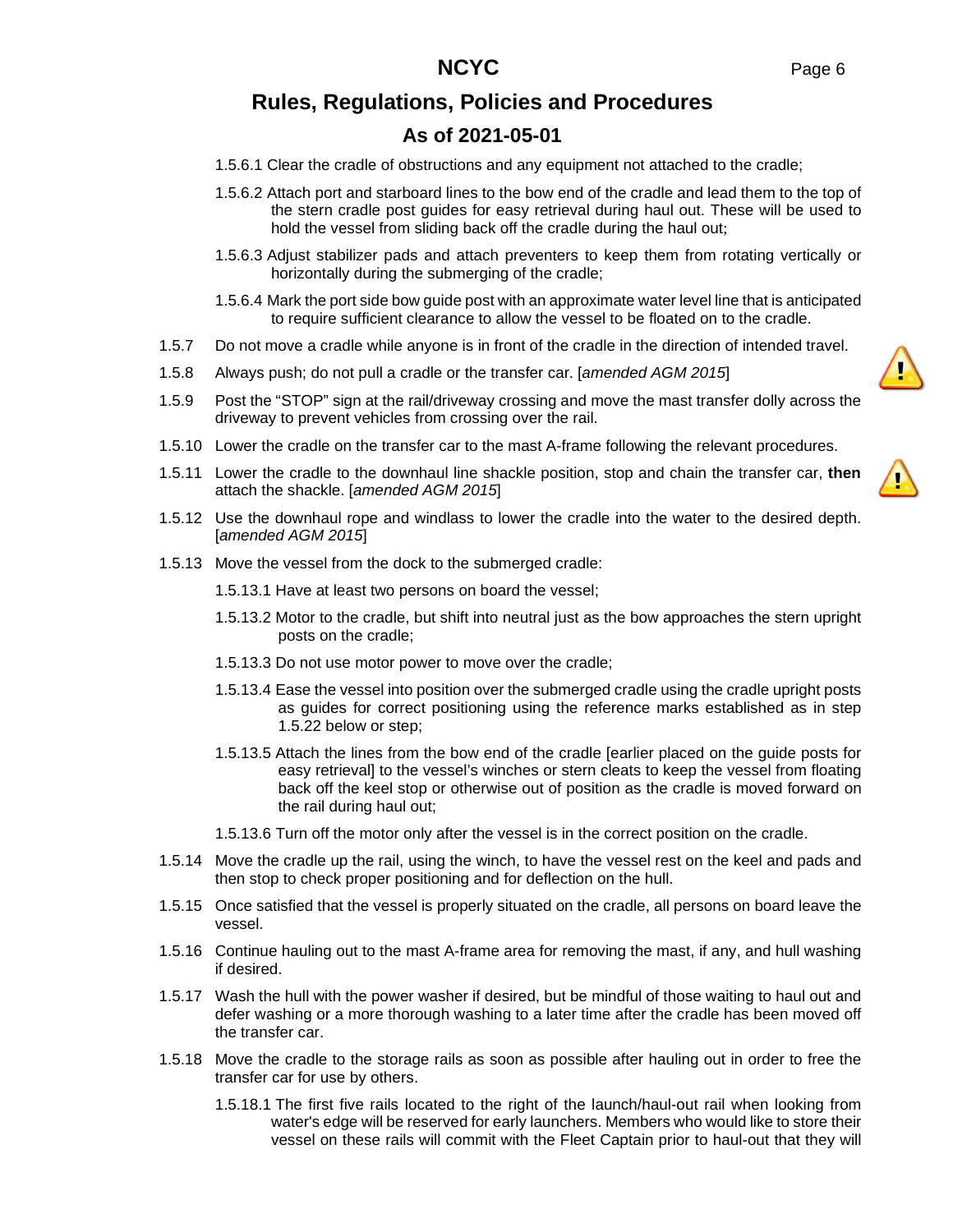# **As of 2021-05-01**

launch no later than 2 weeks after official opening of boating season (as determined by the Management Committee). *[Added AGM 2018]*

- 1.5.18.2 If a member is unable to keep this commitment, it is that member's responsibility to arrange for others to move the vessel off the early launch rails within the 2-week period. [*Added SPM 2021]*
- 1.5.18.3 The Fleet Captain is authorized to co-ordinate movement of any vessel on the early launch rails that has not launched within 2 weeks after official opening of the boating season by the MC. [*Added SPM 2021]*
- 1.5.19 Chain the cradle car wheels at all times when the cradle is not in motion and especially for winter storage.
- 1.5.20 Do not use the winch rail for winter storage unless no other space is available and the Fleet Captain has approved this storage. [*amended AGM 2015*]
- 1.5.21 Remove the mast from the mast A-frame area to a mast rack as soon as possible following haul out. [*amended AGM 2015*]
- <span id="page-6-0"></span>1.5.22 If not already done, document fore and aft reference marks on the vessel referenced to the position on the cradle using the upright guide posts for easier positioning of the vessel on the cradle during the next haul out in step [1.5.13.4 above](#page-5-0).
- 1.5.23 **Refer to and follow the Winch, Transfer Car, Mast Stepping, and Downhaul Windlass Procedures.**

### 1.6 **Winch Procedures:**

- 1.6.1 Only certified, trained members operate the winch.
- 1.6.2 Two persons are required to operate the winch at any time and for any procedure. One person operates the winch switch, watches for slack and responds to commands from the transfer car operator. The other person watches for slack and uses the wire rope guide stick to guide the wrapping of the wire rope on to the drum so that coils are adjacent to one another and do not overlap or leave spaces.
- 1.6.3 Keep the wire rope taut at all times.
- 1.6.4 If there is slack in the wire rope, this is an indication of trouble with the transfer car speed or progress on the rails. Stop the winch if there is slack.
- 1.6.5 If it becomes necessary to uncoil turns of the wire rope on the drum, notify the transfer car operator so that the transfer car can be chained [if it is out of the water] and wait for confirmation that chains are in place before uncoiling turns.
- 1.6.6 Listen for commands!
- 1.6.7 Winch Operators respond to only three **verbal commands** from the transfer car operator or the downhaul windlass operator: "**UP**", **"DOWN**", or "**STOP**".
- 1.6.8 Winch Operators respond to only three **hand signal commands** from the transfer car operator or the downhaul windlass operator as illustrated below:

**1.6.8.1 UP:**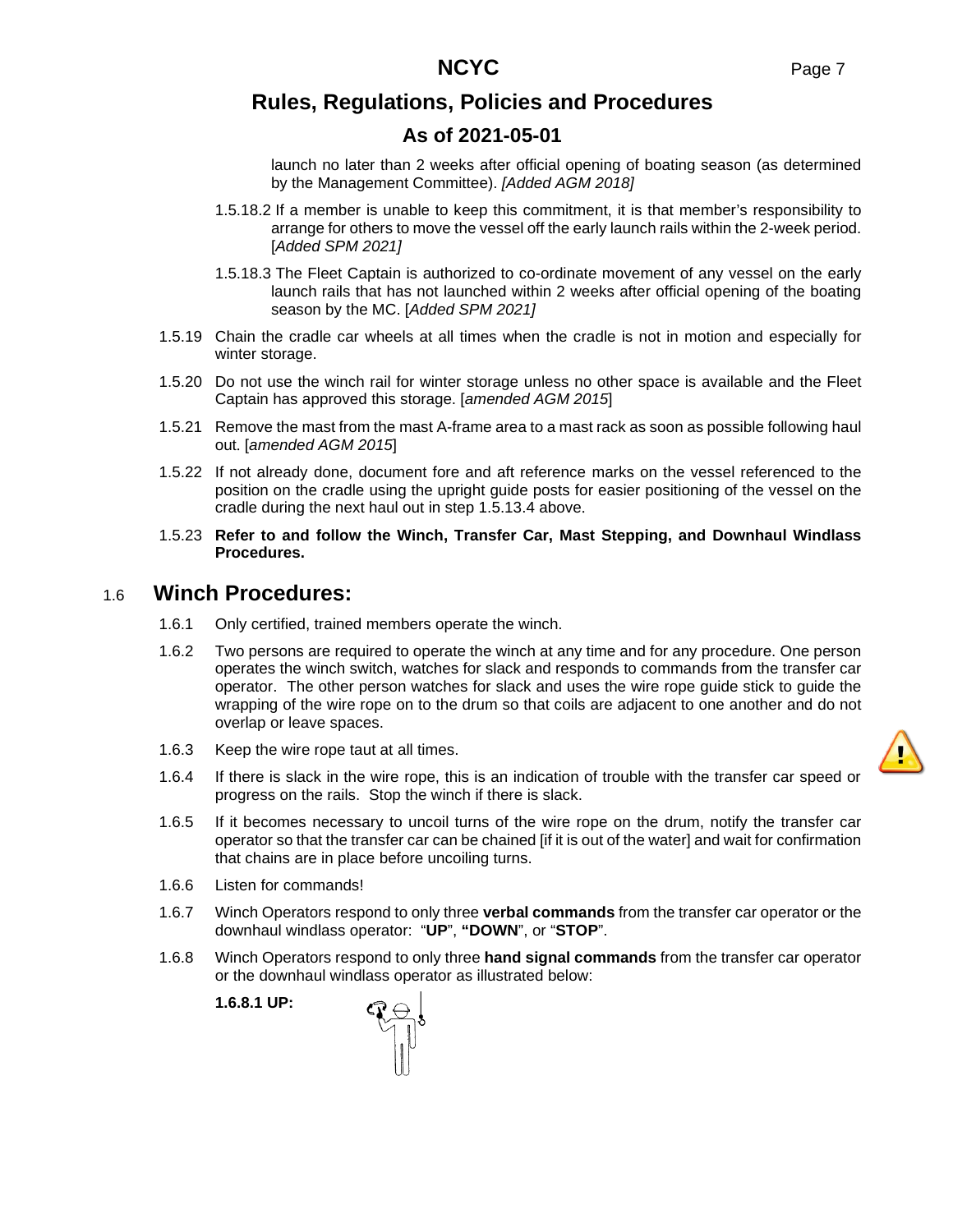# **NCYC** Page 8

# **Rules, Regulations, Policies and Procedures As of 2021-05-01**

**1.6.8.2 DOWN:**



**1.6.8.3 STOP:**

1.6.9 Only one of three persons give commands to the winch operators:

1.6.9.1 the vessel's owner;

1.6.9.2 the owner's designate identified beforehand to the winch operators; or

1.6.9.3 the downhaul windlass operator.

- 1.6.10 If walkie talkies are available in the winch shed, use them to relay commands.
- 1.6.11 Log your use of the winch in the log kept for that purpose in the winch shed and record any difficulties encountered using the data fields requested on the log form.
- 1.6.12 In addition to logging any abnormality, immediately report verbally to any member of the Management Committee.[*amended AGM 2015*]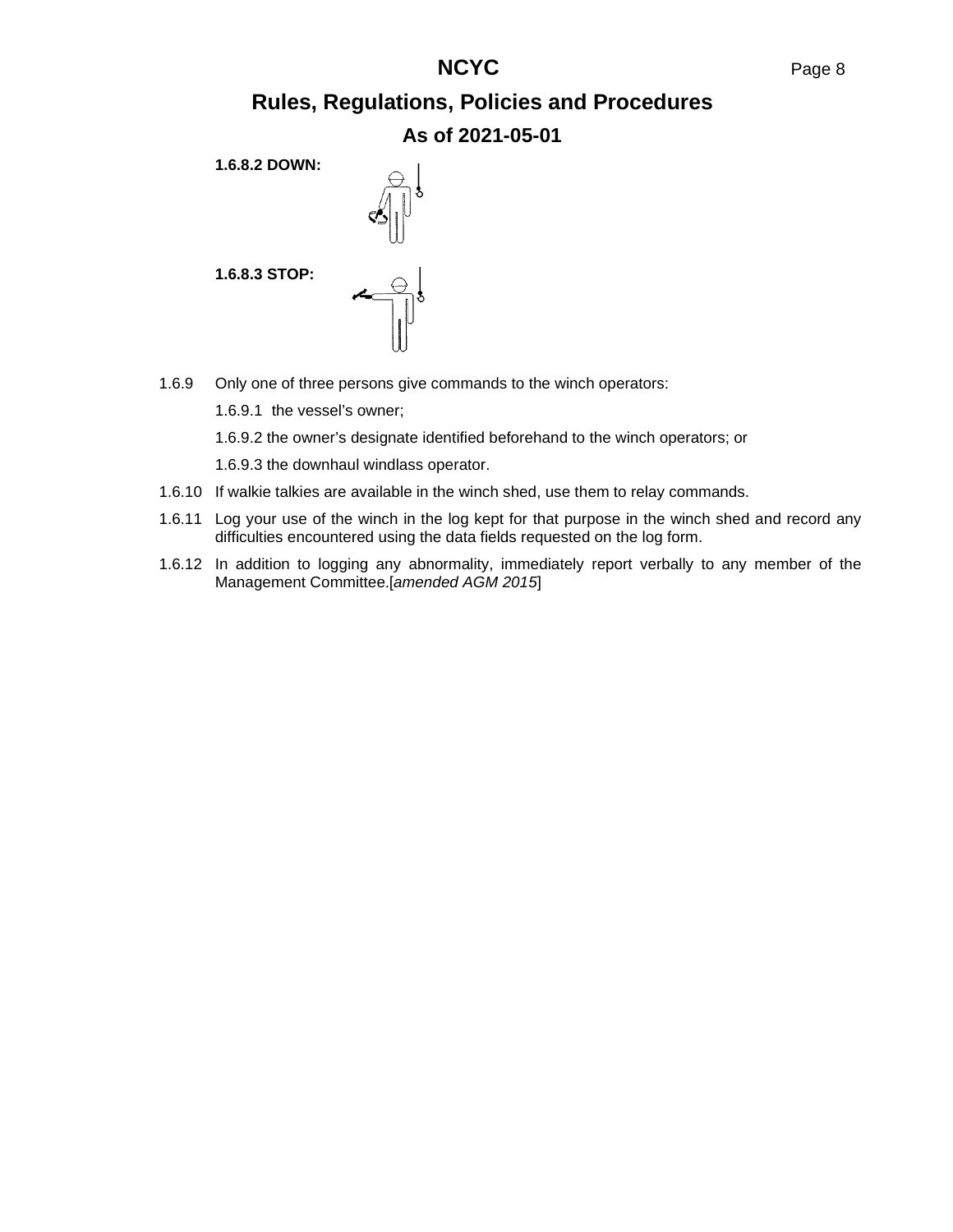# **As of 2021-05-01**

- <span id="page-8-0"></span>1.6.13 Refer to the following schematics for reeving configurations:
	- 1.6.13.1 Vessels of 5,500 pounds or less require only single line reeving: no pulley is required and the wire rope is attached directly to the cradle. [Amended by MC 2012-02-04]
	- 1.6.13.2 Vessels of more than 5,500 pounds but less than 12,000 pounds require 2 part reeving: a single pulley system with the pulley attached to the cradle for a mechanical advantage of 2. [Amended by MC 2012-02-04]
	- 1.6.13.3 Vessels of more than 12,000 pounds but less than 18,500 pounds require 3 part reeving: a double pulley system with one pulley attached to the cradle and a second fixed to the rail for a mechanical advantage of 3. [Amended by MC 2012-02-04]
	- 1.6.13.4 Vessels of more than 18,500 pounds, but less than 25,000 pounds require 4 part reeving: a triple pulley system with two pulleys attached to the cradle and a third fixed to the rail for a mechanical advantage of 4. . [Amended by MC 2012-02-04]
	- 1.6.13.5 Vessel loads of more than 25,000 pounds are beyond the capacity of the winch and rails. [Amended by MC 2012-02-04]

These reeving limits were arrived with allowances and safety tolerances factored in for the additional weight of the cradle, additional vessel equipment and provisioning and the weight of persons onboard.

# 1.7 **Transfer Car and Cradle Movement Procedures:**

1.7.1 Do not move a cradle or the transfer car while anyone is in front of the cradle in the direction of intended travel.



5,000

30,000

25,000

4 parts

18,500

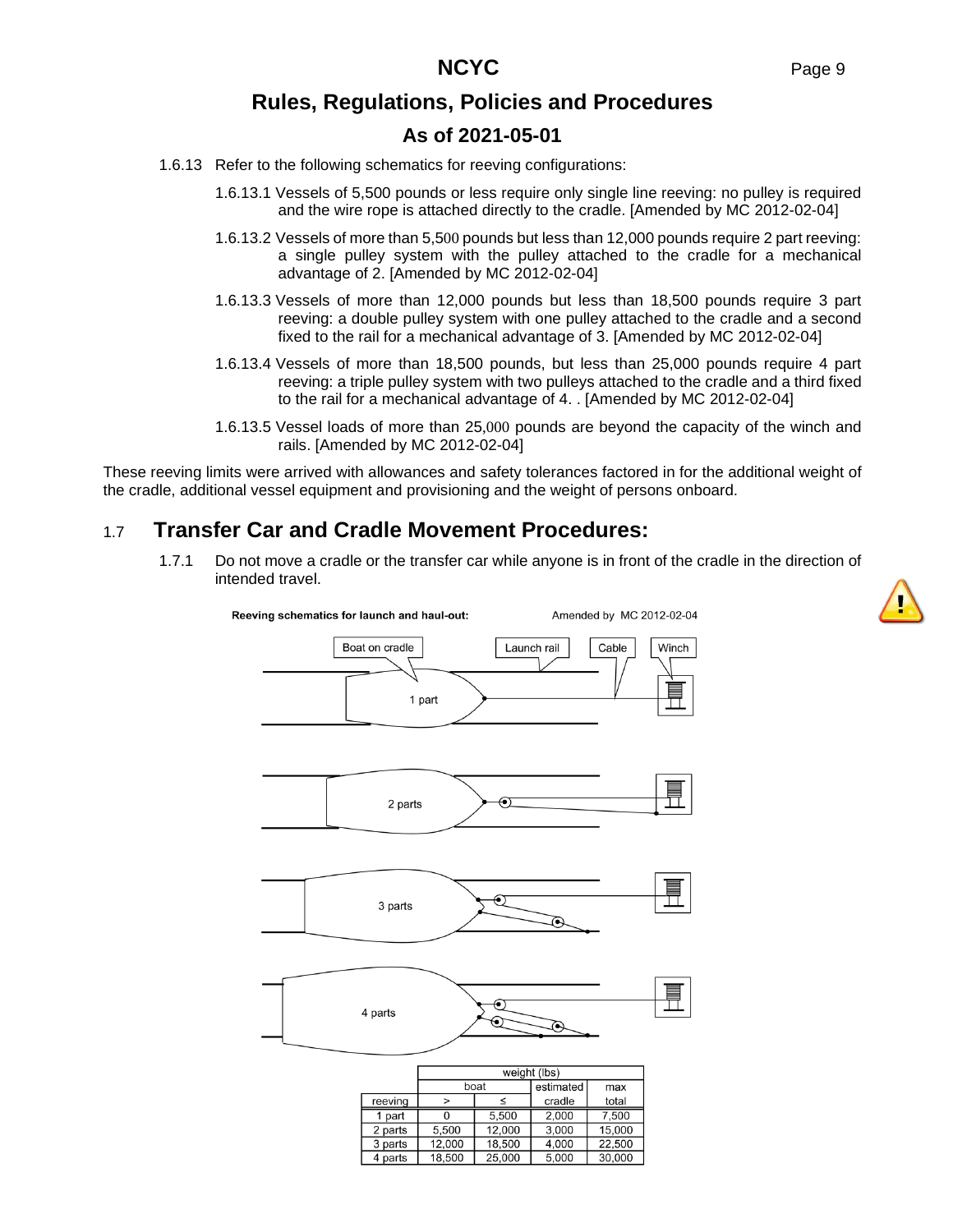- 1.7.2 Always push, do not pull a cradle or the transfer car.
- 1.7.3 Chain the cradle and transfer car wheels with chains of appropriate size wrapped around the wheel in front and behind to prevent movement in either direction:
	- 1.7.3.1 Chain all four wheels of the transfer car at all times using the chains fitted to the car for that purpose;
	- 1.7.3.2 Chain all four wheels of the cradle when on the transfer car using the chains fitted to the car for that purpose;
	- 1.7.3.3 Chain all four wheels on the cradle sitting on the launch rail if not connected to the winch wire rope;
	- 1.7.3.4 Chain at least two wheels on the cradle if connected to the winch wire rope;
	- 1.7.3.5 Chain at least two wheels on the cradle when on the siding rails i.e. on the flat. [*amended AGM 2015*]
- 1.7.4 Prepare the transfer car for receiving a cradle:
	- 1.7.4.1 Position the car on the transfer car rail so that the transfer car rails line up with the siding rails;
	- 1.7.4.2 Chain the transfer car rails at the opposite side of the car to prevent the cradle from falling off the far end of the transfer car,

1.7.4.3 Chain the transfer car wheels as set out above.

- 1.7.5 Transfer the cradle from the siding to the transfer car.
- 1.7.6 Chain the cradle wheels on the transfer car before moving the car as set out above.
- 1.7.7 Call out an intention to move either the cradle or the transfer car BEFORE commencing the move to allow those assisting the move to clear their fingers, feet and bodies from the cradle and the car.
- 1.7.8 Do not move the cradle or the transfer car unless completely sure that all persons and the path are clear.

# 1.8 **Mast A-Frame Procedures:**

- 1.8.1 For vessels over 25 feet in length, at least 4 persons are required at the mast A-frame position to step or de-step a mast: 2 on the ground and 2 on the vessel. The preferred number is 5 persons. Smaller masts [usually vessels of 25 feet or less in length] may only need 3 persons.
- 1.8.2 Hoist a mast from the vessel to the sawhorses or from the sawhorses to the vessel using the blocks at the mast A-frame. [*amended AGM 2015*]
- 1.8.3 When hoisting a mast from the ground to the vessel [stepping the mast] raise the mast first, and then position the vessel under the hoisted mast to receive it. [*amended AGM 2015*]
- 1.8.4 When hoisting the mast from the vessel to the ground [de-stepping the mast], hoist the mast to the top of the A-frame, then move the vessel forward on the rail out of the way, then lower the mast on to the saw horses.
- 1.8.5 Do not attempt to hoist a mast if the wind conditions are adverse and under no circumstances if the wind speed is greater than 10 knots or 18.5 km/hr at the mast A-frame area.
- 1.8.6 Attach the hoist sling to the block at the end of the hoist rope using a sling of the appropriate size.
- 1.8.7 Attach a downhaul rope to the sling and assign a person on the ground to hold the sling downhaul line.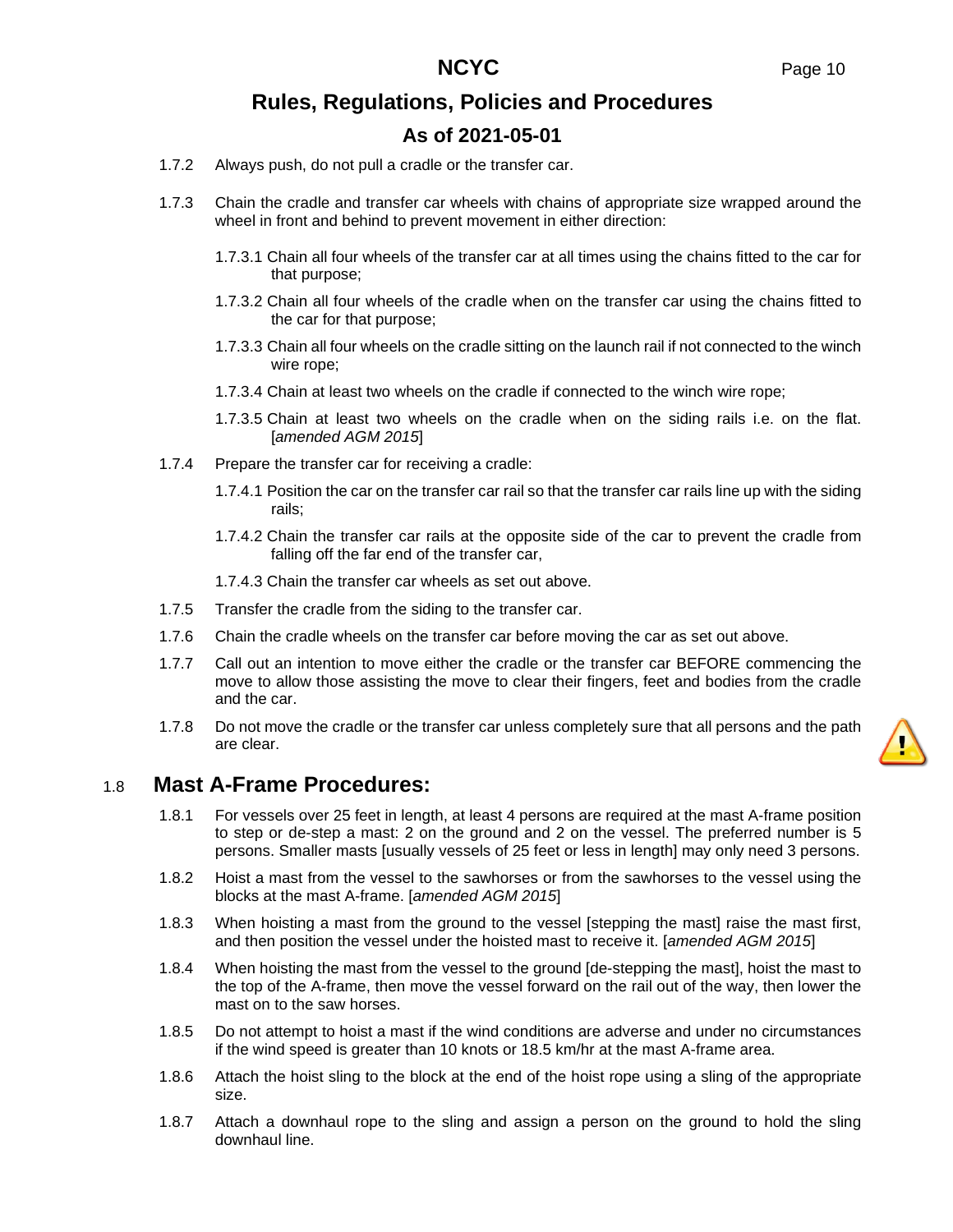# **As of 2021-05-01**

- 1.8.8 Raise the sling to a point below the mast spreaders, inside of the mast stays.
- 1.8.9 If there are baby stays on the mast, choose the proper position for the sling on the mast that ensures that the mast is sufficiently bottom heavy when aloft so that the mast can be safely rotated from a vertical to a horizontal position as required.
- 1.8.10 Attach lines to the foot of the mast and the forestay to control their movement and assign a person on the ground to hold these lines.
- 1.8.11 The hoisting block and tackle can be operated manually or by using the windlass, depending on the size and weight of the mast. If using the block and tackle manually, ensure that the operators are strong enough and heavy enough to safely handle the loads for the time required. The hoisting line is very hard to control when lowering the mast using the friction of the windlass drum (hard to control overrides) and so use the stainless steel cleat on the mast 'A' frame. At least two members are required to transfer the hoisting line from the windlass drum to the SS cleat on the A-frame.
- 1.8.12 Take care to ensure that the hoisting line between the two blocks is not twisted and can run freely.
- 1.8.13 Ensure that the nylon-hoisting sling is positively and securely engaged in the hoisting hook. [*amended AGM 2015*]
- 1.8.14 Control swinging of the mast and furler/forestay using the control lines attached earlier.

### 1.9 **Downhaul Windlass Procedures:**

- 1.9.1 The downhaul windlass located at the base of the mast A-frame is used to assist in lowering cradles on the launch rail down the rail into the water during launch or haul out and to assist in the raising and lowering of masts during the stepping/de-stepping process.
- 1.9.2 Only trained and qualified members use the downhaul windlass.
- 1.9.3 Continuously observe tension in the downhaul rope and progress of the cradle on the rail.
- 1.9.4 Use no more than 1 ½ turns of the downhaul rope on the windlass. Putting on more turns creates a real risk of overrides [i.e. that the rope will cross over itself on the windlass] causing a bind and delay of the process.
- 1.9.5 Handle the downhaul line manually and do not use mechanical devices or vehicles or motorized equipment to pull on the line. Severe damage can occur to the submerged rails if such aids are employed.
- 1.9.6 Check the downhaul line for chafing or other risk of failure prior to each use.
- 1.9.7 Lay out the downhaul line between the rails to be sure that it does not interfere with the movement of the cradle. Ensure that the line does not cross over the rail to the windlass during the passage of a cradle through this area.
- 1.9.8 Once the cradle moves below the mast A-frame, stop and chain the cradle and attach the downhaul shackle to the stern end of the cradle.
- 1.9.9 The windlass operator controls the tension on the downhaul line and applies or releases tension so that only the minimum tension is employed to keep the cradle moving on the rail during downhaul. Too much tension can damage the equipment and the rails and can result in a cradle coming off the track.
- 1.9.10 Tension is controlled by a combination of the downhaul windlass and the cable winch and the downhaul operator gives commands of "UP", "DOWN" or "STOP" to the winch operators to assist in maintaining proper tension. Winch operators do not engage in straightening cable coils on the winch drum when the down haul is engaged without informing the downhaul operator of such intention.





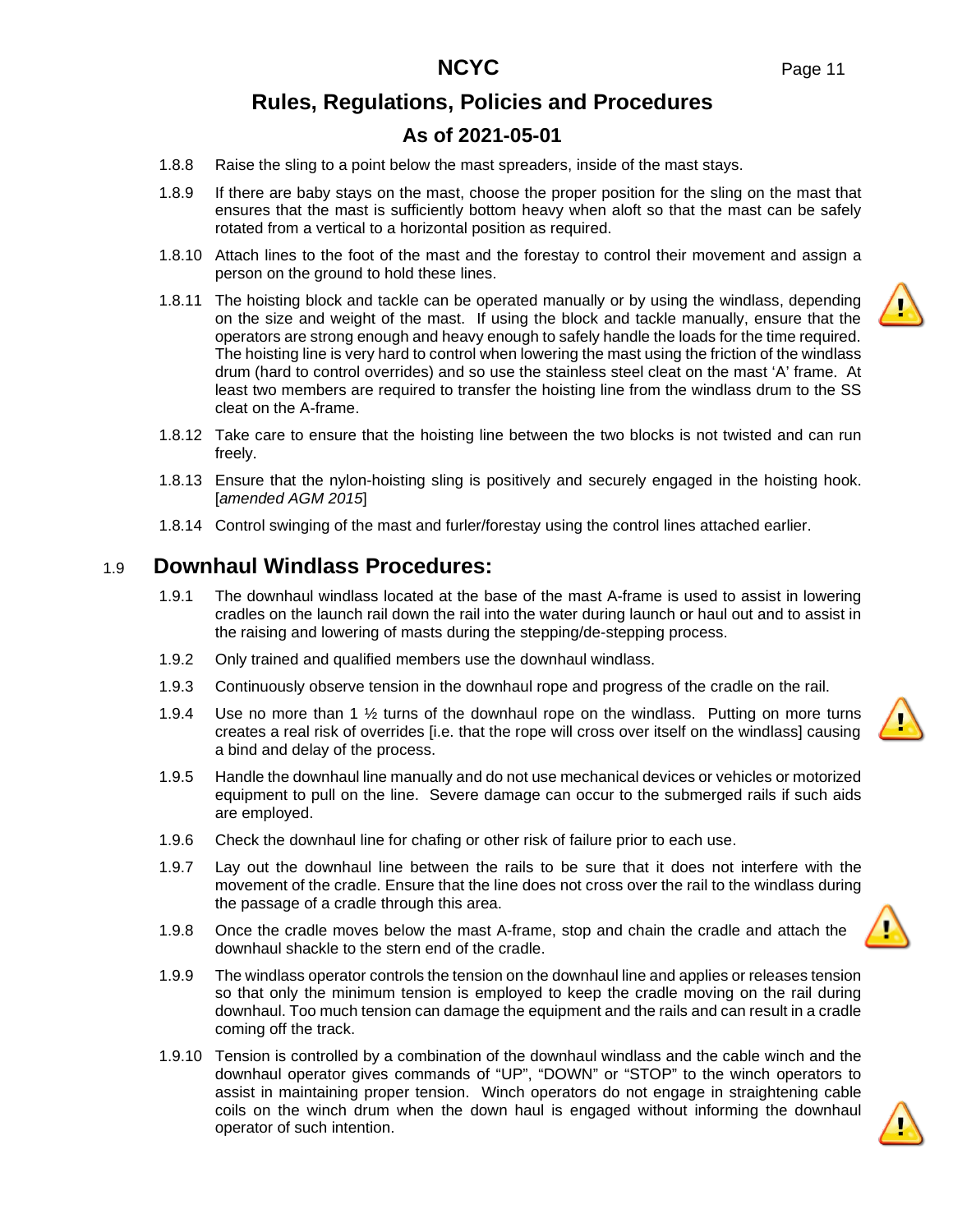# **As of 2021-05-01**

- 1.9.11 Before releasing tension on the downhaul line, ensure that the line is free to run and that limbs are clear of the windlass drum and the line itself. The downhaul line is surprisingly elastic and can be under a high amount of tension. Releasing the tension by taking wraps of line off the windlass drum can be dangerous.
- 1.9.12 Downhaul line tension is related to differing speeds of the downhaul windlass and the wire rope winch. Winch speed is a function of the number of lines running to the cradle [reeving]. See the diagrams for illustrations of single, 2 part, and 3 part reeving configurations. See also Article [1.6.13 above](#page-8-0) for further reeving information.
	- 1.9.12.1 With single line reeving, winch speed is faster than the windlass. In this mode, the winch needs to pause to let the downhaul windlass catch up. Failure to pause the winch can result in the downhaul rope coiling up and possibly crossing over a rail which will then foul the transfer car as it tries to descend over the rope.
	- 1.9.12.2 With 2 part reeving, the downhaul rope is slightly faster than the winch wire rope. In this mode, watch for tension in the downhaul rope and pause the downhaul windlass to allow the winch to catch up.
	- 1.9.12.3 With 3 or 4 part reeving, the downhaul rope is significantly faster than the winch wire rope. In this mode, it is critical to attend to the tension building in the downhaul rope. [Amended by MC 2012-02-04]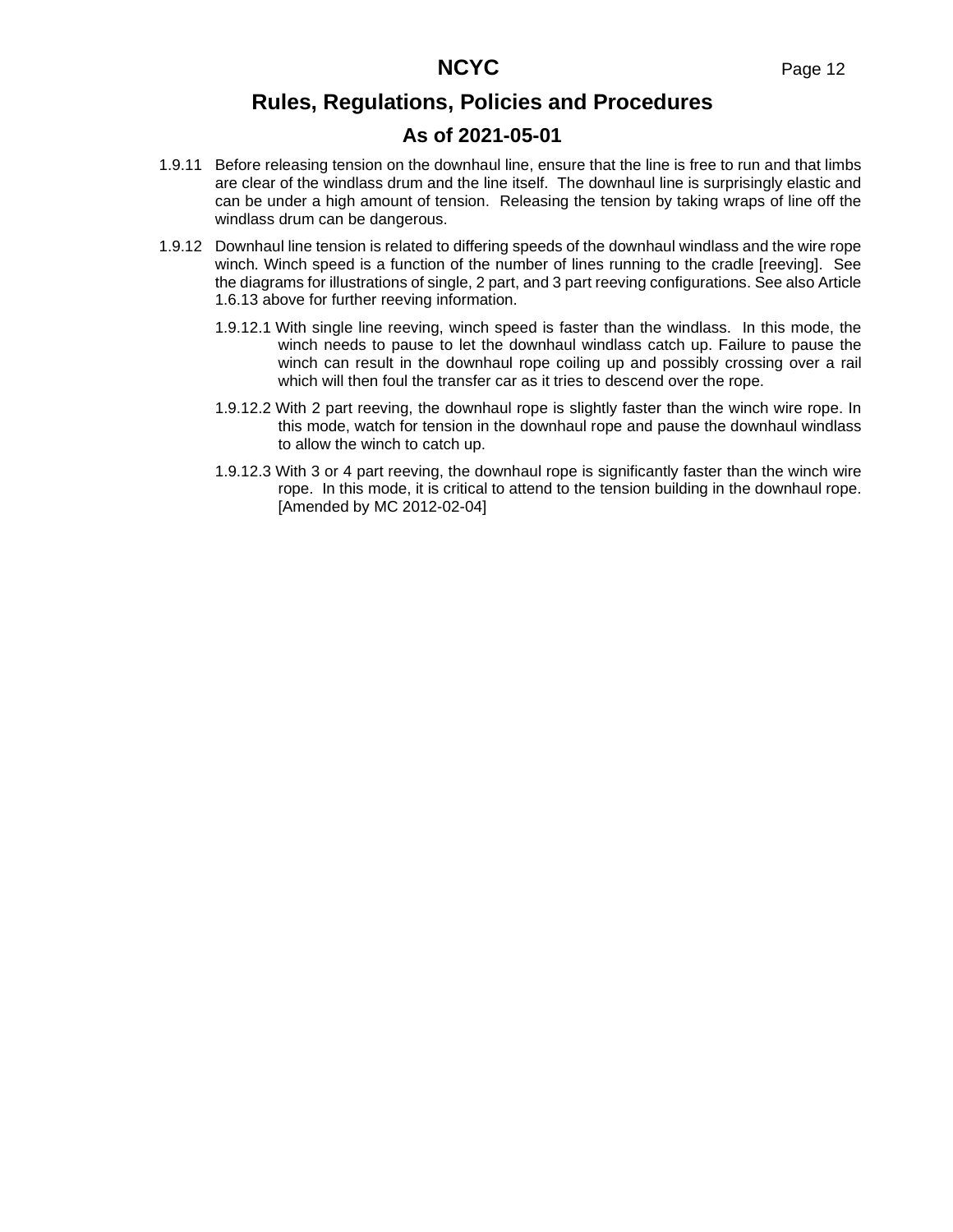**NCYC** Page 13

# **Rules, Regulations, Policies and Procedures As of 2021-05-01**



|         | weight (lbs) |        |           |        |  |  |  |  |
|---------|--------------|--------|-----------|--------|--|--|--|--|
|         |              | boat   | estimated | max    |  |  |  |  |
| reeving |              |        | cradle    | total  |  |  |  |  |
| 1 part  |              | 5,500  | 2,000     | 7,500  |  |  |  |  |
| 2 parts | 5,500        | 12,000 | 3,000     | 15,000 |  |  |  |  |
| 3 parts | 12,000       | 18,500 | 4,000     | 22,500 |  |  |  |  |
| 4 parts | 18,500       | 25,000 | 5,000     | 30,000 |  |  |  |  |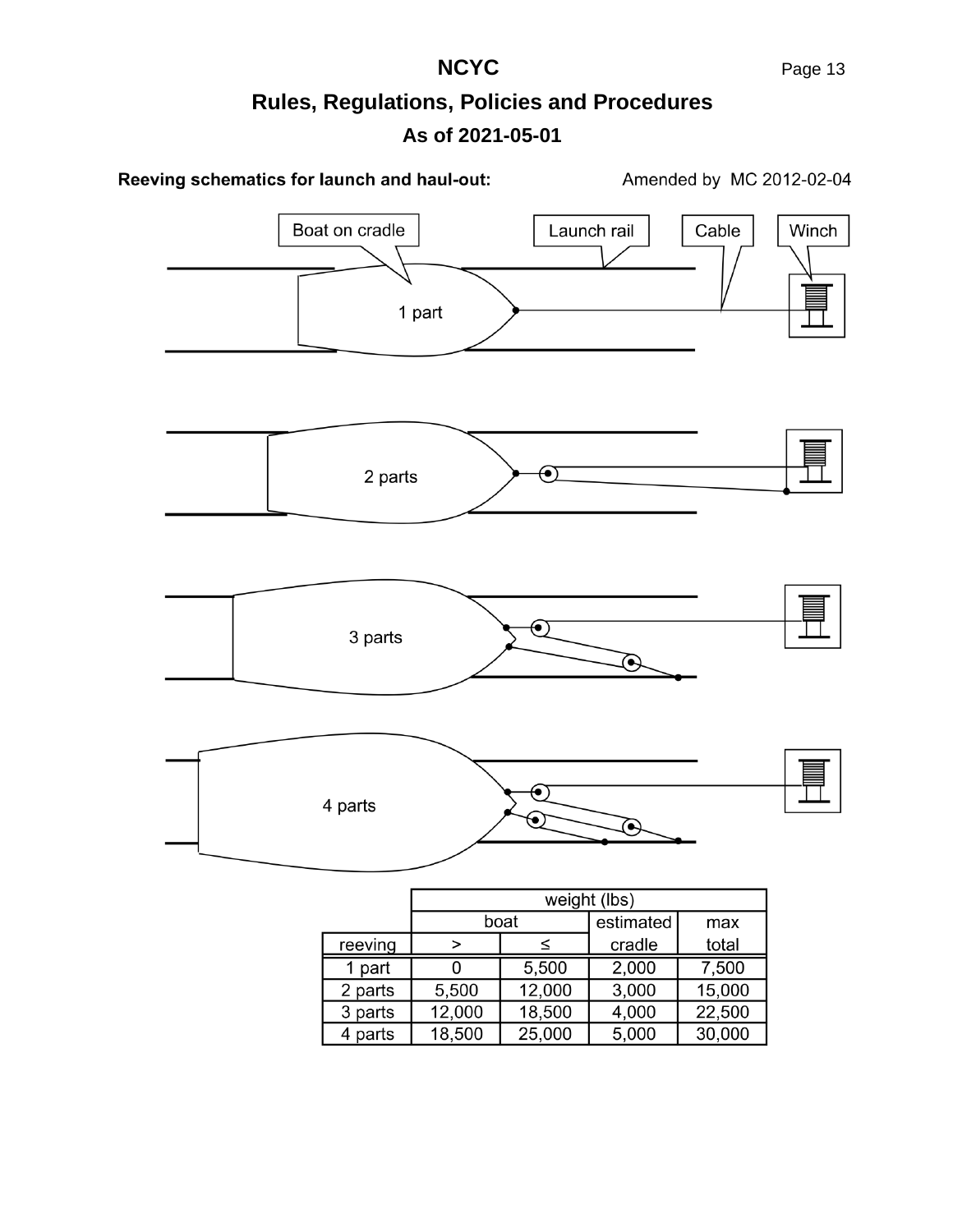### 1.10 **Holding Tank Pump-out Procedures:** [*amended AGM 2015*]

- 1.10.1 Fueling of boats should only performed on the service dock or at the mooring. [*added AGM 2015*]
- 1.10.2 Tie up the boat securely to the service dock before starting the pump out procedure.
- 1.10.3 If possible, tie up the boat with the pump out fitting close to the dock to eliminate dragging the heavy pump out hose across the deck of the boat.
- 1.10.4 Attach the appropriate deck fitting to the boat. Various fittings are located in the metal box, on the dock, close to the diaphragm pump.
- 1.10.5 Make sure the valve at the suction end of the pump out hose is closed. The valve is closed when the handle is perpendicular to the hose.
- 1.10.6 Attach the metal elbow at the end of the pump out hose (the suction end) securely to the deck fitting by raising the two locking levers. Make sure there are no kinks in the pump out hose.
- 1.10.7 The diaphragm pump can be seriously damaged if it is turned on when the valve at the suction end of the hose is closed. Always make sure that the suction hose is connected to the deck pump out fitting and that the valve is open before turning on the pump. The valve is open when the handle is parallel with the hose.
- 1.10.8 Turn on the diaphragm pump and pump out the holding tank. Make sure that the vent tube or pipe that allows air to enter the holding tank is clear otherwise the tank or the pump could be seriously damaged. It is a good idea to wash out the vent with water from the hose that is available on the service dock, while the tank is being pumped out. If the vent is clear, water will be sucked into the vent. If the vent is clogged, stop and clear the vent before proceeding.
- 1.10.9 When the holding tank is empty, release the locking levers and carefully and slowly release and lift the hose from the deck fitting and slowly drop it in the water beside the boat to clean out the hose and pump. Make sure the hose is not on the bottom and does not suck up foreign matter.
- 1.10.10 After about 20 seconds, turn off the pump, retrieve the hose and close the valve.
- 1.10.11 If the holding tank needs flushing, put water in the tank through the deck fitting, then repeat the pump out procedure.
- 1.10.12 When finished, wash out the deck fitting, return it to the metal box, lay out the pump out hose neatly and without kinks on the dock and coil the water hose on its stand.

### 1.11 **Moorings Standards:**

- 1.11.1 The physical integrity of moorings is all that ensures the safety of vessels when they are left on their mooring. Any vessel free of its mooring is a great liability to the fleet. It is therefore imperative that all moorings be fabricated and maintained to a high standard.
- 1.11.2 All members, except for members who have entered into Summer Membership Agreements, are responsible for the fabrication, positioning, immersion and maintenance of their own mooring.
- 1.11.3 Moorings for Summer Members are provided by the Club and are the responsibility of the Club. Summer Members supply their own pennants.
- 1.11.4 All moorings are fabricated and maintained to meet the following minimum standards.
- 1.11.5 The mooring weight, size of chain and size of pennants meet or exceed those set out in the following table and provisions: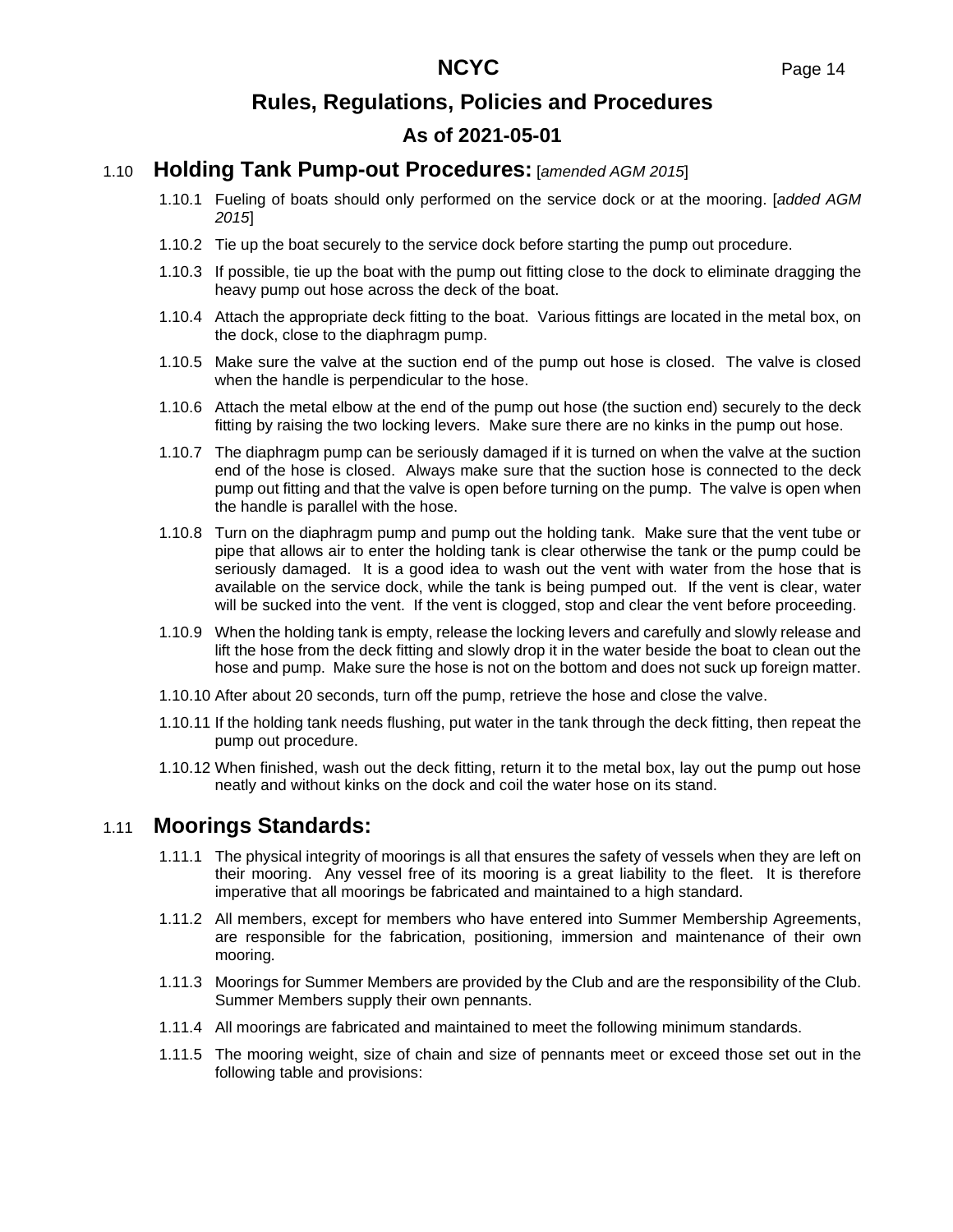### **As of 2021-05-01**

### **MINIMUM MOORING STANDARDS**

| Vessel Length              | 20 feet                                                                                   | 25 feet         | 30 feet  | 35 feet       | 40 feet       | 45 feet       |  |  |
|----------------------------|-------------------------------------------------------------------------------------------|-----------------|----------|---------------|---------------|---------------|--|--|
| Mooring weight             | 300 lbs.                                                                                  | 400 lbs.        | 500 lbs. | 600 lbs.      | 700 lbs.      | 800 lbs.      |  |  |
| <b>Chain Diameter</b>      | 5/16"                                                                                     | 3/8"            | 3/8"     | 7/16"         | 7/16"         | $\frac{1}{2}$ |  |  |
| Chain Length               | A maximum of the depth of the water at the mooring location plus 5<br>feet.               |                 |          |               |               |               |  |  |
| Pennant<br><b>Diameter</b> | $\frac{1}{2}$ "                                                                           | $\frac{1}{2}$ " | 5/8"     | $\frac{3}{4}$ | $\frac{3}{4}$ | 1"            |  |  |
| Pennant Length             | A maximum of 3 times the height of the bow above the water.<br>[amended by MC 2019-06-19] |                 |          |               |               |               |  |  |

- 1.11.6 The mooring chain length is maintained at the maximum length specified above as the water levels change from year to year. The length can be shortened at the mooring buoy end as required from time to time and may require adjusting during the boating season if water levels vary significantly over the season.
- 1.11.7 The connections between the various components of the mooring are usually the weak link. All connections are made using shackles sized as big as possible, but the nominal size of the shackle is to be no smaller than the nominal size of the chain.
- 1.11.8 Shackles are wired shut with stainless steel wire whether underwater or not. *[amended AGM 2016]*
- 1.11.9 Moorings are equipped with at least two nylon pennants. It is strongly suggested that pennants be attached to the top of the buoy to enable easy inspection and to lessen the possibility of chafing. *[amended AGM 2016]*
- 1.11.10 Chafing gear of sufficient length is provided at all potential wear points. Pennants are inspected for chafing regularly and any pennant showing signs of chafing is replaced.

#### 1.11.11 **Mooring buoys:**

1.11.11.1 are fabricated with a non-metallic bumper;

- 1.11.11.2 are clearly identified with the alpha/numeric mooring location number;
- 1.11.11.3 have pennants which are sunk or looped around or on the buoy so as not to float freely where they could foul propellers of passing vessels [floatation devices less than 24 inches long are permitted at the free end of the pennants to aid in retrieval];
- 1.11.11.4 are removed by the member before October  $31<sup>st</sup>$  in the fall for safety due to snowmobile use in the winter. The Fleet Captain has authority to direct members to remove buoys not removed for the winter by the mooring owners. [*amended AGM 2015*]

#### 1.11.12 **Mooring Inspections:**

- 1.11.12.1 Each mooring is hauled out at least once every three years for thorough inspection, maintenance and overhaul to bring it back to at least the minimum mooring standards;
- 1.11.12.2 The Fleet Captain may direct that a mooring be inspected and overhauled as deemed necessary;
- 1.11.12.3 Inspections are performed by the member and two other members and are recorded on a Mooring Inspection Form signed by the inspecting members;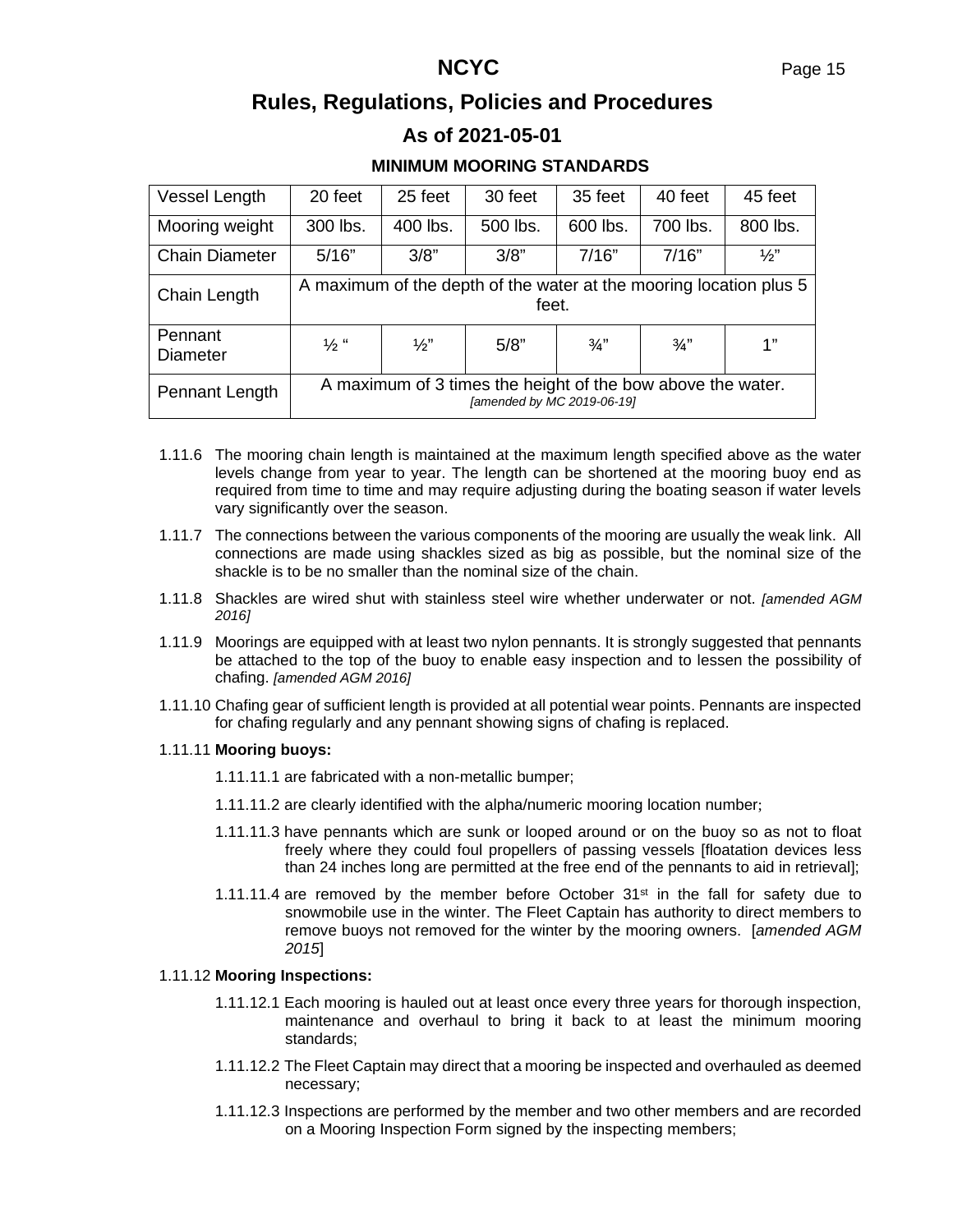# **As of 2021-05-01**

- 1.11.12.4 Completed Mooring Inspection Forms are given to the Fleet Captain who records the inspection in a log kept for that purpose;
- 1.11.12.5 Moorings not inspected within the 3 year period, may be removed by members at the Fleet Captain's direction*. [amended AGM 2015]*
- 1.11.12.6 Members are not permitted to launch a vessel in the year after which a mooring inspection is required until the inspection has been performed and any deficiencies are corrected. *[Added SPM 2021]*
- 1.11.12.7 The Fleet Captain will advise the Secretary when a mooring inspection has been completed and the Secretary will then update the Membership List to show the year in which the next mooring inspection is required. *[Added SPM 2021]*
- 1.11.12.8 The next mooring inspection year is determined by adding 3 years to the year in which the last mooring inspection was completed. *[Added SPM 2021]*
- 1.11.13 Each member who's buoy or mooring is required by the Fleet Captain to be removed will be assessed a fee of \$100.00*.[amended AGM 2015]*

#### 1.11.14 **Mooring Locations:**

- 1.11.14.1 The Fleet Captain will post a Mooring Location Plan in the Clubhouse and will update it at least once a year.
- 1.11.14.2 The Mooring Location Plan will show for each location:
	- 1.11.14.2.1 the alpha/numeric mooring location designation;
	- 1.11.14.2.2 the name of the member to which the location is assigned;
	- 1.11.14.2.3 the name of the vessel currently assigned to that location.
- 1.11.14.3 Moorings are spaced on a 75 foot rectangular grid pattern except for a few larger spaces at the south side of the mooring field;
- 1.11.14.4 Range markers are located on the north-east shore of the mooring field to assist in placement of moorings to their assigned location;
- 1.11.14.5 It is the responsibility of each member to ensure that the member's mooring is kept on location according to the Mooring Location Plan.
- 1.11.14.6 30 days after a written notice to relocate the mooring to its proper location is given to the member, the Fleet Captain may relocate the mooring and a fee of \$100.00 will be assessed. *[added SPM 2019]*

#### 1.11.15 **Mooring Location Assignments:**

- 1.11.15.1 Mooring locations are assigned to members by the Fleet Captain;
- 1.11.15.2 Mooring locations are assigned to members only for mooring of their own vessel;
- 1.11.15.3 Mooring location assignments are normally maintained from year to year, but may be adjusted by the Fleet Captain as deemed necessary to accommodate the fleet as its composition changes;
- 1.11.15.4 Members are not permitted to exchange mooring location assignments without first obtaining approval from the Fleet Captain;
- 1.11.15.5 Members may request a mooring location assignment change to a vacant location by submitting a request in writing to the Fleet Captain prior to March 1<sup>st</sup> of the boating year;
- 1.11.15.6 Mooring location assignment change requests are discarded each year and do not carry over from year to year so fresh requests need to be filed each year;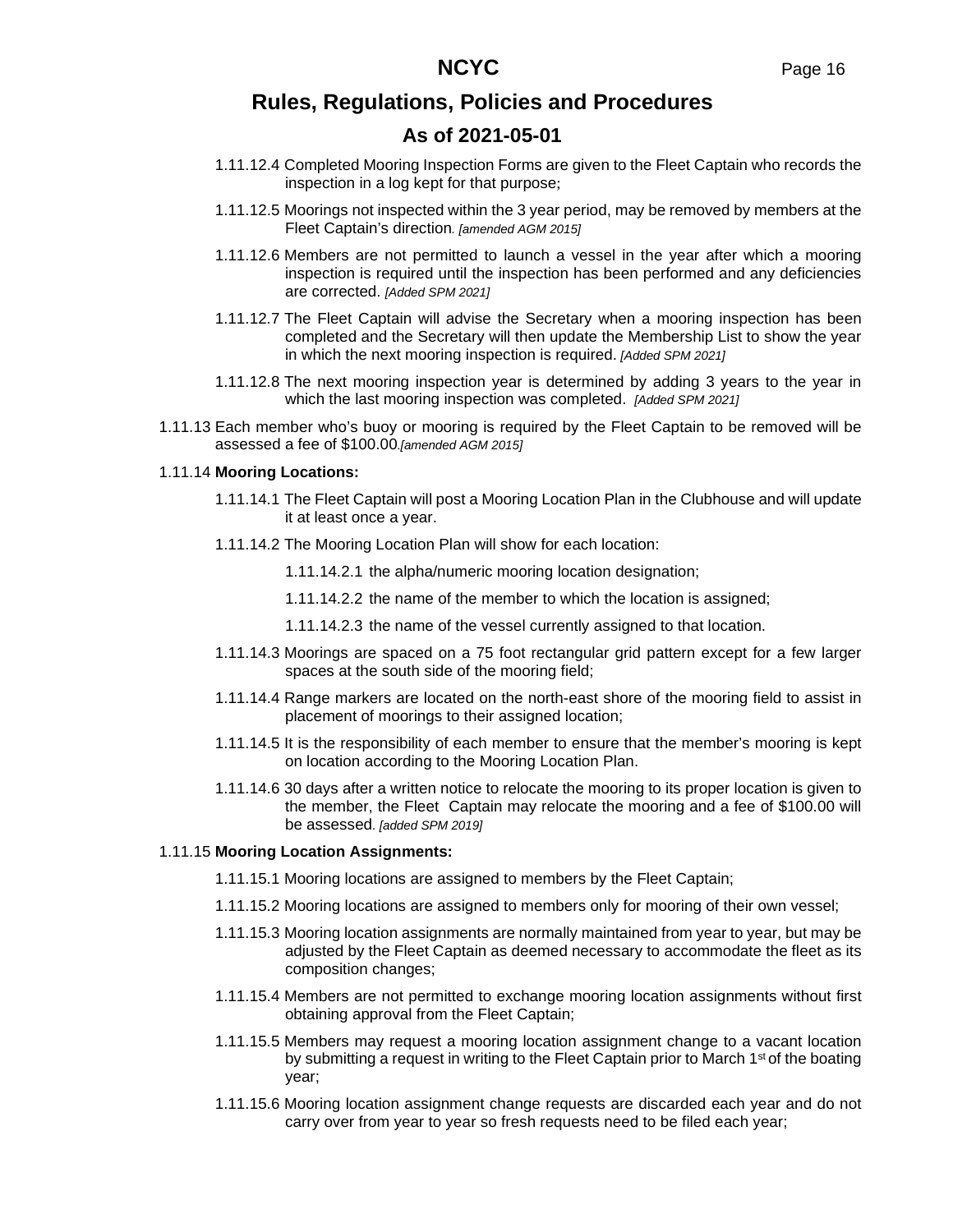# **As of 2021-05-01**

- 1.11.15.7 Vacant locations are assigned to requesting members by the Fleet Captain following the Spring Planning Meeting based upon membership seniority as established by membership number, but vessel size may require that a desired location not be assigned to a member;
- 1.11.15.8 A Mooring Location becomes vacant when the member to whom the location is assigned:
	- 1.11.15.8.1 is assigned another location;
	- 1.11.15.8.2 ceases to be a member;
	- 1.11.15.8.3 no longer owns a vessel;
	- 1.11.15.8.4 ceases to be a member in good standing and the member's mooring location is directed to be vacated;
	- 1.11.15.8.5 is on an extended cruise without paying full membership and boating fees in each year;
	- 1.11.15.8.6 is on a cruise intended to extend, or actually extending, beyond the end of the third boating season or part thereof following departure upon the cruise.
- 1.11.15.9 Members who are on extended cruises or are otherwise not intending to use their mooring assignment in any year, may be required to remove their mooring so that the location can be temporarily assigned to another member;
- 1.11.15.10 When a mooring location becomes vacant, the mooring gear at that location is removed by the owner or sold to the member assigned to that mooring location;
- 1.11.15.11 Mooring gear not removed from a vacant location is deemed to be abandoned by the member and becomes the property of the Club.

# **2 ARTICLE II – INSURANCE:**

- 2.1 A member having a vessel at the Club is required to maintain minimum liability insurance coverage of \$2,000,000.00.
- 2.2 Proof of insurance is provided to the Club Treasurer or Membership Recorder each year
- 2.3 If proof of insurance is not provided, the member's vessel will not be permitted to be launched until proof of insurance is provided. [*amended MC 2015-08-22*]
- 2.4 If the insurance policy period expires during the boating season, the member provides proof of renewal to the Club Treasurer in advance of the expiry of the policy period.
- 2.5 If proof of renewal is not given before expiry of the policy period, the member may be required by the Management Committee to haul the vessel out.

# **3 ARTICLE III – DOCKAGE:**

- 3.1 Dockage at NCYC is limited and is on a first come first served basis.
- 3.2 Vessels are NOT left at the dock unattended overnight except as follows:
	- 3.2.1.1 If there is a problem with the vessel that prevents it being safely returned to the mooring or the vessel is part of the special summer dockage program; [*amended AGM 2015*]
	- 3.2.1.2 Each member is granted one week following launch of the vessel at the dock for rigging and commissioning. However, the vessel should be removed to a mooring as soon as possible; [*amended AGM 2015*]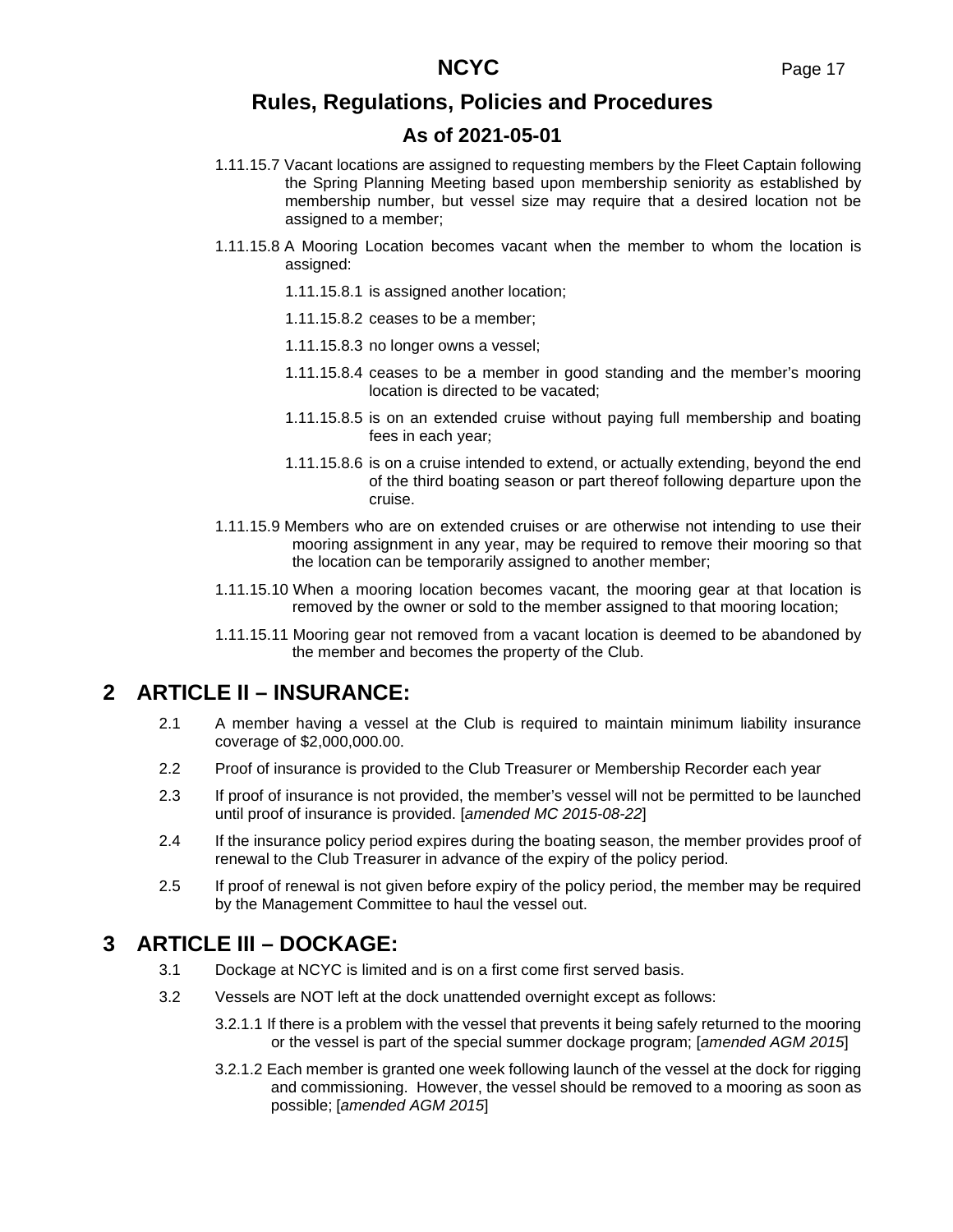# **As of 2021-05-01**

- 3.2.1.3 If the vessel is being commissioned or provisioned for an extended voyage away from the Club of at least 3 months;
- 3.2.1.4 At the end of the boating season, when there remain only 15 or fewer vessels in the water, vessels may be left at the dock and need not be returned to a mooring. [Added AGM November 28, 2009];
- 3.2.1.5 The Management Committee grants an exception of up to one week. [Added AGM November 28, 2009].
- 3.2.1.6 Vessels left unoccupied at the dock after June  $15<sup>th</sup>$  are to pay a fee of \$10.00 per night. [*added AGM 2017]*
- 3.3 If a vessel must be left unattended overnight at the dock, the member makes prior arrangements with the Fleet Captain.[*amended AGM 2015*]
- 3.4 [Deleted SPM 2021]
- 3.5 Vessels are not left connected to Club electrical supply, either at dock or in the boatyard while the member is not on the premises.
- 3.6 Barbecue only on shore.
- 3.7 Remove dinghies to the "dinghy dock" area or otherwise remove them from the finger dock area after arriving at the dock. A dingy left floating at either the bow or stern of a vessel at the dock impedes other vessels and may cause damage.
- 3.8 When a guest is invited, the inviting member ensures that such member is present on the premises for the entire duration of the guest's visit.
- 3.9 **Shore Power**: Effective April 1, 2019, all vessels plugging into the dockside shore power system shall comply with the following:
	- 3.9.1 The shore power cords shall be a minimum of 30 amp marine use compliant with ABYC standards.
	- 3.9.2 The power cord shall have proper end connections.
	- 3.9.3 The shore power cord shall not have any alterations or modification unless compliant to current electrical codes or ABYC standards.
	- 3.9.4 The shore power cord shall be maintained to manufacturer's specifications so as to not cause any damage to any NCYC property or the property of others. [*added SPM 2018*]
- 3.10 [Added SPM 2021] Schedule A Section 1.13 of the By-laws provides that "At its discretion, the Management Committee may in each year designate a limited number of slips on the finger docks for summer rental to members or transient boaters on such terms and at such rates as the Management Committee may deem advisable." The Management Committee has adopted the following provisions to govern this Summer Dockage Rental Program:
	- 3.10.1 There will, in each boating season be a limited number of slips allocated for rental on a full season or casual basis.
	- 3.10.2 There will be 3 classes of slips identified:
		- 3.10.2.1 Full Season Reserved Slips identified and designated as reserved to specific members;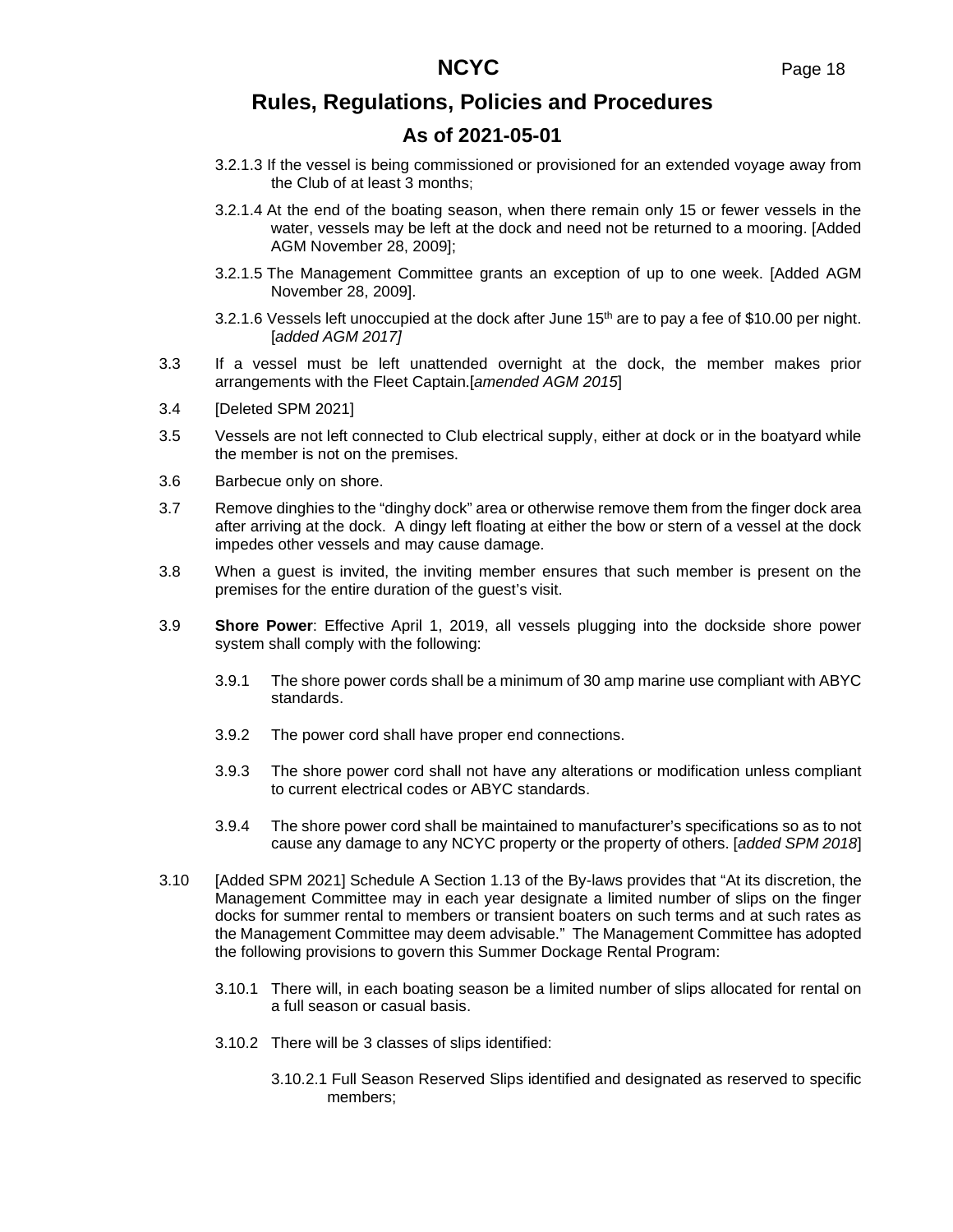### **As of 2021-05-01**

- 3.10.2.2 Full Season Unreserved/Undesignated Slips i.e. the member has the right to a slip, but has to accept any empty slip on a day to day basis and cannot expect that the same slip be available each time or that any slip be available;
- 3.10.2.3 Casual Slips available for members and/or transient boaters for a daily/weekly/monthly fee on a first come first served basis.
- 3.10.3 Members wishing to rent a finger slip for part of all of the summer boating season must submit a Summer Dockage Rental Application Form to the Secretary by March 31 of that year.

Late submissions will only be considered for slips which become vacant during the boating season or casual slips.

3.10.4 Applications will be reviewed by the Fleet Captain who will consider the number and type of applications and then make a written report and recommendation to the MC as to the number and location of:

3.10.4.1 Full Season Reserved Slips;

3.10.4.2 Full Season UnReserved Slips;

3.10.4.3 Casual Slips;

- 3.10.5 The MC will consider the FC's report and then determine the number and class of Summer Dockage Slips for the season. and publish the decision to the membership.
- 3.10.6 If there are more applicants for a class of Summer Dockage Slips than there are slips made available by the MC, such slips will be allocated to the applicants first in accordance with consideration of special needs and then by lottery at the Spring Planning Meeting or such earlier or later time as the MC may determine.
- 3.10.7 With respect to Reserved Slips:
	- 3.10.7.1 The successful applicants are required to meet to determine which of the Reserved Slips will be designated to each member.
	- 3.10.7.2 If they cannot agree on the designation, then slips will be allocated on a lottery basis with the first member name drawn given first choice and so on until all slips are designated.
	- 3.10.7.3 Members with Reserved Slips:
		- 3.10.7.3.1 May leave their vessel at the slip unattended, but must unplug shore power cords from the pedestal when away from their vessels and any member may unplug a shore power cord from an unattended vessel.
		- 3.10.7.3.2 May switch slips between themselves as they might agree.
		- 3.10.7.3.3 May **NOT** transfer the Reserved Slip to another member.
		- 3.10.7.3.4 Must release the slip back to the MC if they no longer wish to have a reserved slip in which case they will have their fee refunded on a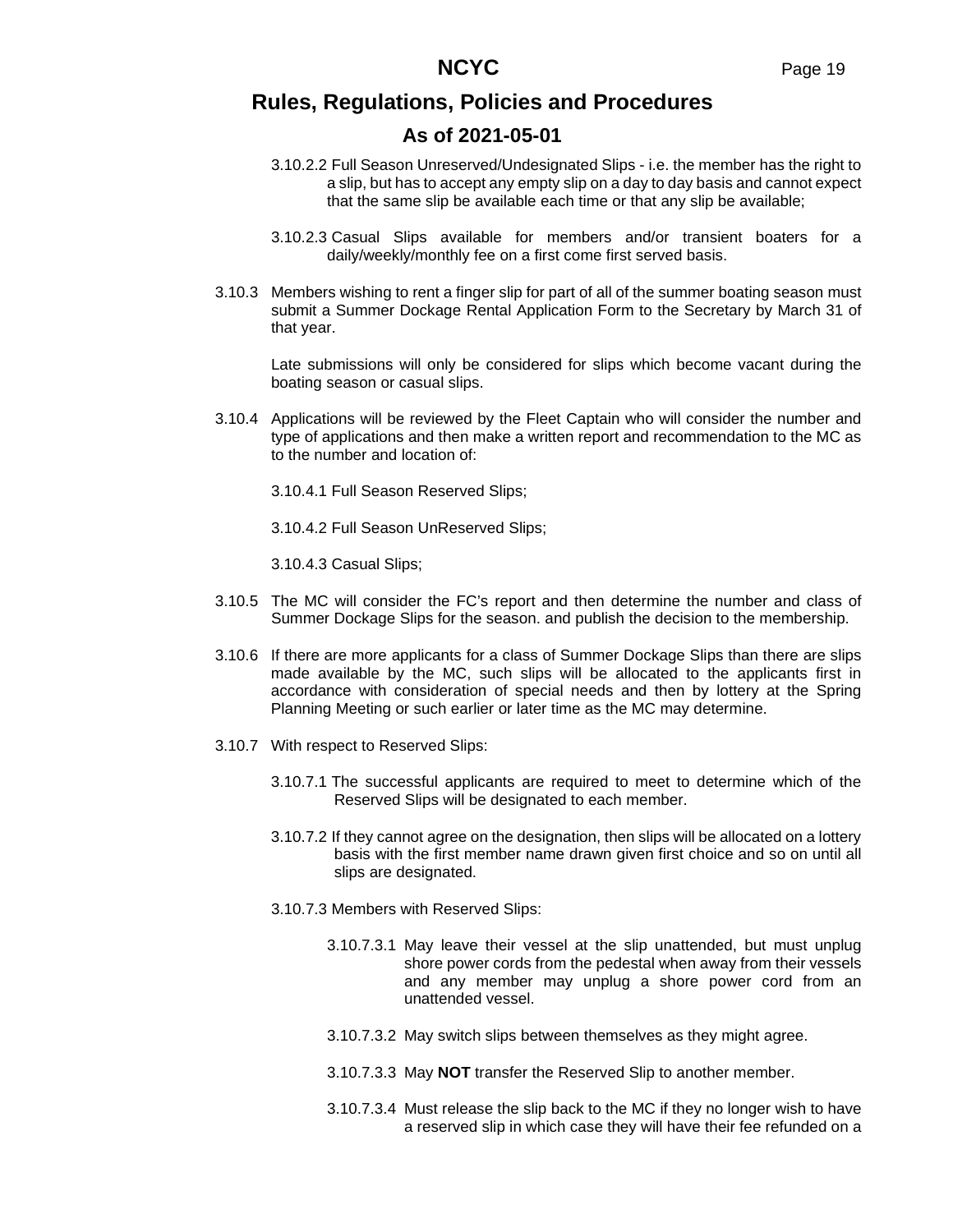### **As of 2021-05-01**

pro rata basis and the MC will then allocate it to another member using the above process as a guideline and for a pro rata fee.

- 3.10.7.3.5 Use of the slip is granted on a seasonal basis only and cannot be carried over to the next season, whether or not the member has made use of the slip.
- 3.10.7.3.6 When all other slips are occupied, a member or transient boater may use a reserved slip on a casual basis but MUST relinquish the slip to the reserved member immediately upon request by removing their boat to a mooring or to anchor.
- 3.10.8 With respect to Full Season UnReserved Slips:

3.10.8.1 Members who have such slips:

- 3.10.8.1.1 May occupy any unoccupied slip [except a Reserved Slip] at any time during the season for any length of time without payment of any further fee
- 3.10.8.1.2 Do NOT have the right to insist that the same slip be their "usual" slip and other members are not required to respect any such unofficial designations.
- 3.10.8.1.3 May leave their vessel at the slip unattended, but must unplug shore power cords from the pedestal when away from their vessels and any member may unplug a shore power cord from an unattended vessel.
- 3.10.8.2 No refund or rebate is made because a member has not been able to find a slip on any one or more occasions.
- 3.10.9 With respect to Casual Slips:
	- 3.10.9.1 Members with Casual Slip privileges:
		- 3.10.9.1.1 Must notify the Fleet Captain in person or my email or other electronic communication means of their intention to leave their vessel unattended at a slip and the duration of their unattended occupation once known;
		- 3.10.9.1.2 Must accept any slip designated by the FC for their use and must move or remove their vessel if required by the FC;
		- 3.10.9.1.3 Pay a fee of \$10.00/day or part thereof including both the first day and the last day upon being invoiced by the Treasurer following the FC notifying the Treasurer of the use by the member;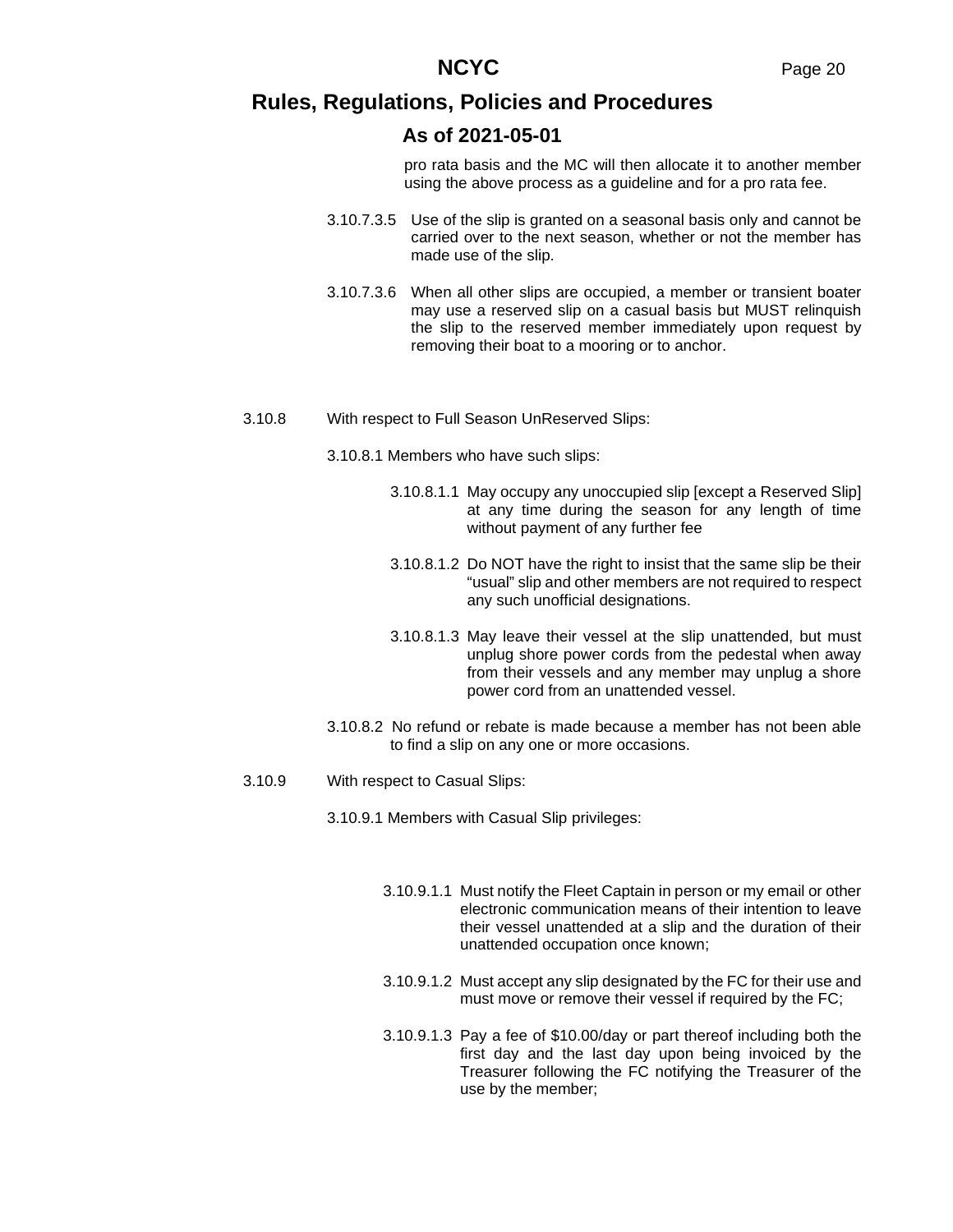- 3.10.9.1.4 Are not entitled to more than 30 days of such use of slips over the Boating Season.
- 3.10.10 With respect to Slips generally [other than Reserved Slips]:
	- 3.10.10.1 Members must remove all personal equipment such as shore power cords, bumpers, steps, etch when leaving the slip and must not "squat" on the slip by leaving such items behind.
	- 3.10.10.2 Any such items may be removed at the owners risk by the Fleet Captain or that officers designated substitute.
	- 3.10.10.3 Such equipment will be removed to the White House for retrieval by the member at a later time and may be designated as abandoned in accordance with NCYC rules.
- 3.10.11 Summer Dockage fees will be invoiced by the Treasurer separately from annual membership fees. Members who are allocated Reserved Slips are not authorized to use such slips until invoiced fees have been paid in full.
- 3.10.12 Any dispute as to the application of any of the above [except as to fees] may be determined by the MC or by the executive officers by majority vote at a meeting of the executive called for that purpose, but any direction given by the FC will be followed until such time as the dispute is resolved.
- 3.10.13 Any dispute as to fees will be determined by the MC at a meeting called for that purpose.

# **4 ARTICLE IV – SECURITY GATE:**

- 4.1 During the boating season, the driveway security gate is opened at approximately 8:00 a.m. and closed and locked at approximately 8:00 p.m. [*amended AGM 2015*]
- 4.2 Upon entering or leaving the premises, if the gate is found locked, the member passing through the gate stops after passing through and relocks the gate.
- 4.3 The gate is normally left locked from after the Batten Down Barbeque until the commencement of the next boating season.

# **5 ARTICLE V – PETS:**

- 5.1 Pets are not allowed in the Clubhouse or to roam free on NCYC property and must be tethered at all times.
- 5.2 Members or their guests may have allergies to pet dander and so tethering of a pet at the Clubhouse doorway is not permitted.
- 5.3 Members are required to repair any damage to NCYC property caused by their pet.
- 5.4 **STOOP AND SCOOP!!!** Members are required to IMMEDIATELY clean up any mess created by their pet.
- 5.5 Members are required to control their pets to avoid excessive noise or to otherwise avoid disturbing other members.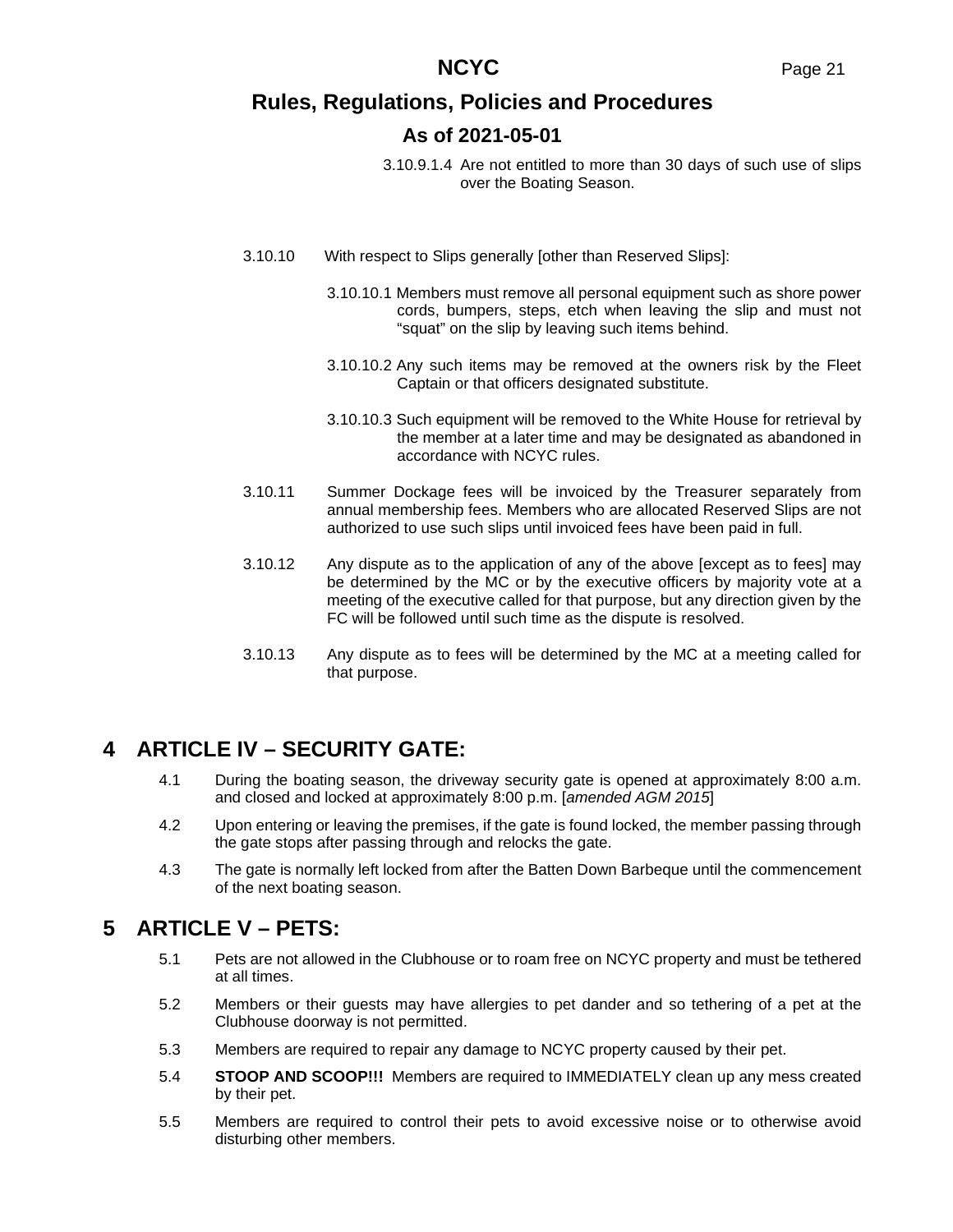# **As of 2021-05-01**

# **6 ARTICLE VI – CLUBHOUSE, VISITORS & GUESTS:**

- 6.1 Visitors are welcome to attend the premises but are required to log their attendance in the Visitor Log Book maintained in the Clubhouse. [*amended AGM 2015*]
- 6.2 A member is welcome to have guests attend the premises but notes the visit in the Visitor Log Book.[*amended AGM 2015*]
- 6.3 Members are responsible for the conduct of their guests and for ensuring their guests know and comply with the Club Rules, Regulations, Policies and Procedures.
- 6.4 The Management Committee has the discretion to determine that a guest or visitor has overstayed their welcome due to conduct or duration and to require that they leave the premises.
- 6.5 Visitors and guests are welcome in the Clubhouse for short periods of time, but kitchen facilities are for the use of Club members and **authorized** visitors and guests only.
- 6.6 The kitchen is stocked with supplies for Club functions & emergencies, not for personal use. Members who "borrow" supplies are expected to replenish the supplies at the earliest opportunity.
- 6.7 After using any Clubhouse appliances or facilities, members clean them immediately.
- 6.8 The propane supply to the BBQ is turned off at the tank after each use.

### **7** ARTICLE VII – PARKING:

- 7.1 Vehicles are parked in the designated parking lot only.
- 7.2 A vehicle may be parked adjacent to the main dock for a short period of time not to exceed one hour to accommodate transferring provisions to or from a vessel.
- 7.3 Parking is allowed for up to one hour at the Service Dock for loading and unloading. This must not interfere with the operation of the launch rail. [*amended AGM 2016]*
- 7.4 A member's vehicle may be parked adjacent to a rail siding to facilitate work on the member's vessel provided such does not obstruct or impede other vehicles using the driveways.

#### **Adoption and Amendments:**

- 1. 2008-09-12: Adopted by the Management Committee September 12, 2008
- 2. 2009-03-21: Amended as to Cradle Standards [Article 1.3.4] as recommended by the Cradle Committee and adopted by the Management Committee March 21, 2009
- 3. 2009-11-28 Amended at AGM as to Article III Dockage:
- 4. 2010-04-10: Amended by Management Committee as to Clauses:
	- a. 1.3.4.8;
	- b. 1.4.5;
	- c. 1.4.6:
	- d. 1.4.18
- 5. 2012-02-04 Amended by Management Committee as to Reeving in Clauses:
	- a. 1.6.13 through 1.6.13.6 including reeving schematics
	- b. 1.9.12.3 including reeving schematics
- 6. 2015-10-17 Amended at AGM as to several clauses as noted throughout.